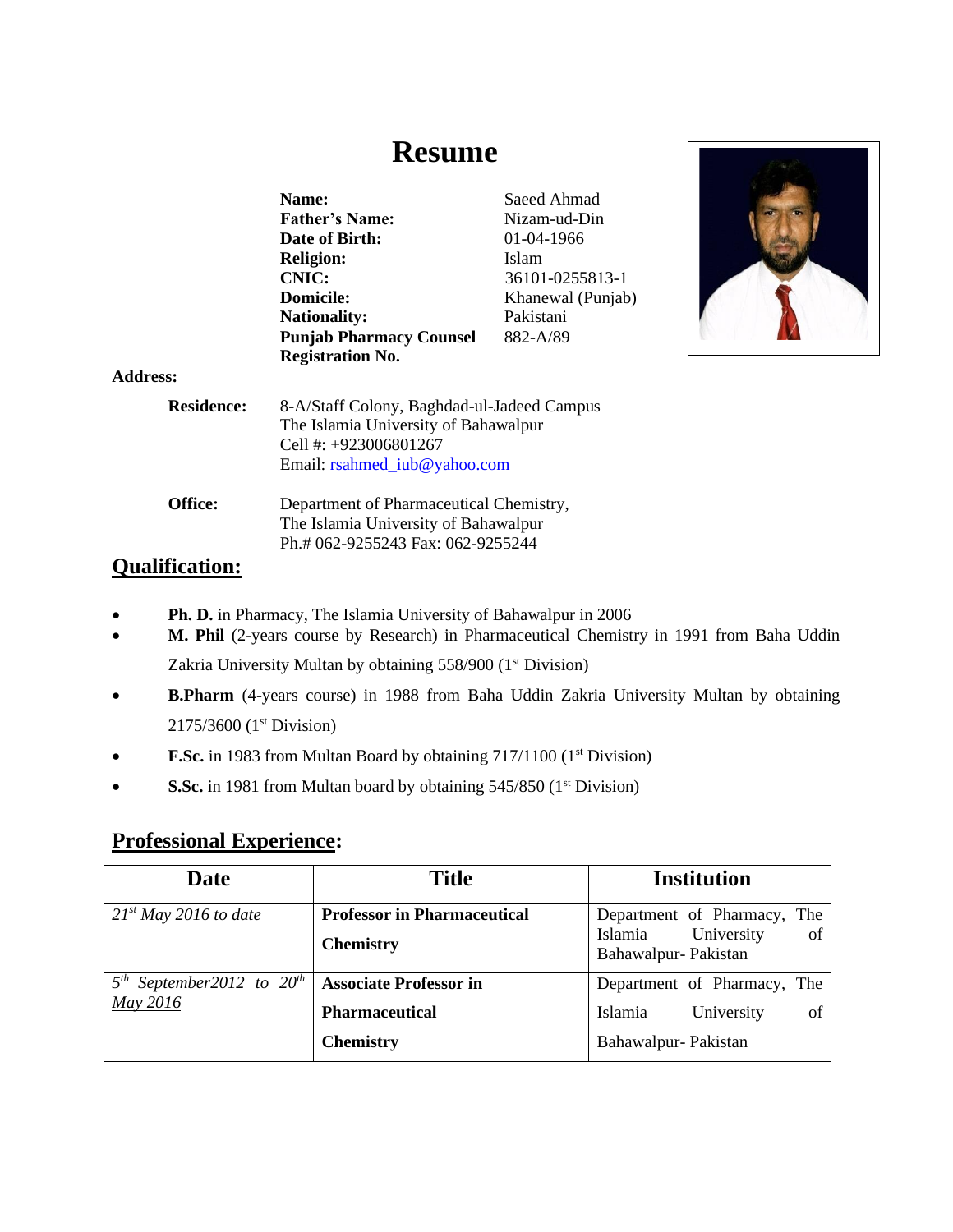| $4^{th}$<br>$3^{rd}$<br>March 2001<br>to<br>September 2012 | <b>Assistant Professor in</b><br><b>Pharmaceutical Chemistry</b> | Department of Pharmacy, The<br>University<br>Islamia<br>of<br>Bahawalpur-Pakistan    |
|------------------------------------------------------------|------------------------------------------------------------------|--------------------------------------------------------------------------------------|
| February 01, 1995 to $2^{nd}$<br>March 2001                | <b>Lecturer in Pharmaceutical</b><br><b>Chemistry</b>            | The<br>Department of Pharmacy,<br>Islamia<br>University<br>of<br>Bahawalpur-Pakistan |
| September 1994 to January<br>1995                          | <b>Assistant Manager Production</b>                              | Wilson's<br>Pharmaceuticals.<br>Islamabad-Pakistan                                   |
| 1993<br>to August<br>January<br>1994                       | <b>Quality Control Incharge</b>                                  | Barrington Pharma, Multan                                                            |
| <i>July 1991 to July 1992</i>                              | <b>Research Officer</b>                                          | B.Z.<br>Pharmacy,<br>Faculty<br>of<br>University, Multan-Pakistan.                   |

# **Administrative Experiences**

| <b>Date</b>                                  | <b>Title</b>                        | <b>Institution</b>               |
|----------------------------------------------|-------------------------------------|----------------------------------|
| 04-december-2020 to date                     | <b>Member</b>                       | Pharmacy Counsel of Pakistan-    |
|                                              |                                     | <b>Islamabad</b>                 |
| $29th$ June, 2020 to date                    | <b>Chairman</b>                     | Department of Pharmaceutical     |
|                                              |                                     | Chemistry,<br>Faculty<br>of      |
|                                              |                                     | The<br>Isllamia<br>Pharmacy,     |
|                                              |                                     | University of Bahawalpur.        |
| 20 <sup>th</sup><br>2014<br>February,<br>to  | Principal                           | of<br>University College         |
| 22 <sup>nd</sup> November, 2018              |                                     | Conventional Medicine,<br>The    |
|                                              |                                     | Islamia<br>University<br>of      |
|                                              |                                     | Bahawalpur                       |
| $12th$ June 2011 to                          | <b>Member</b>                       | Drug Court, Bahawalpur           |
| $11^{th}$ May 2018                           |                                     |                                  |
| 31 <sup>ist</sup> August 2012 to             | <b>Affiliation</b><br><b>Member</b> | Islamia Universisty<br>The<br>of |
| 30 <sup>th</sup> August2014                  | <b>Committee</b>                    | Bahawalpur                       |
| Session 2008-to date                         | <b>Departmental Controller</b>      | Department of pharmacy<br>The    |
|                                              | <b>Examination</b>                  | Islamia<br>Universisty<br>of     |
|                                              |                                     | Bahawalpur                       |
| Session 2009-2010                            | <b>Course coordinator</b>           | Department of pharmacy<br>The    |
|                                              | <b>M.phil/Ph.D programmes</b>       | Islamia<br>Universisty<br>of     |
|                                              |                                     | Bahawalpur                       |
| Session 2007-2008                            | coordinatorM.phil<br>Course         | University<br>of<br>College      |
|                                              | Phytomedicine                       | conventional<br>medicine.<br>The |
|                                              |                                     | Islamia<br>Universisty<br>of     |
|                                              |                                     | Bahawalpur                       |
| 19 <sup>th</sup><br>$20th$ November, 1999 to | <b>Member Senate</b>                | The Islamia<br>Universisty<br>of |
| November, 2002                               |                                     | Bahawalpur                       |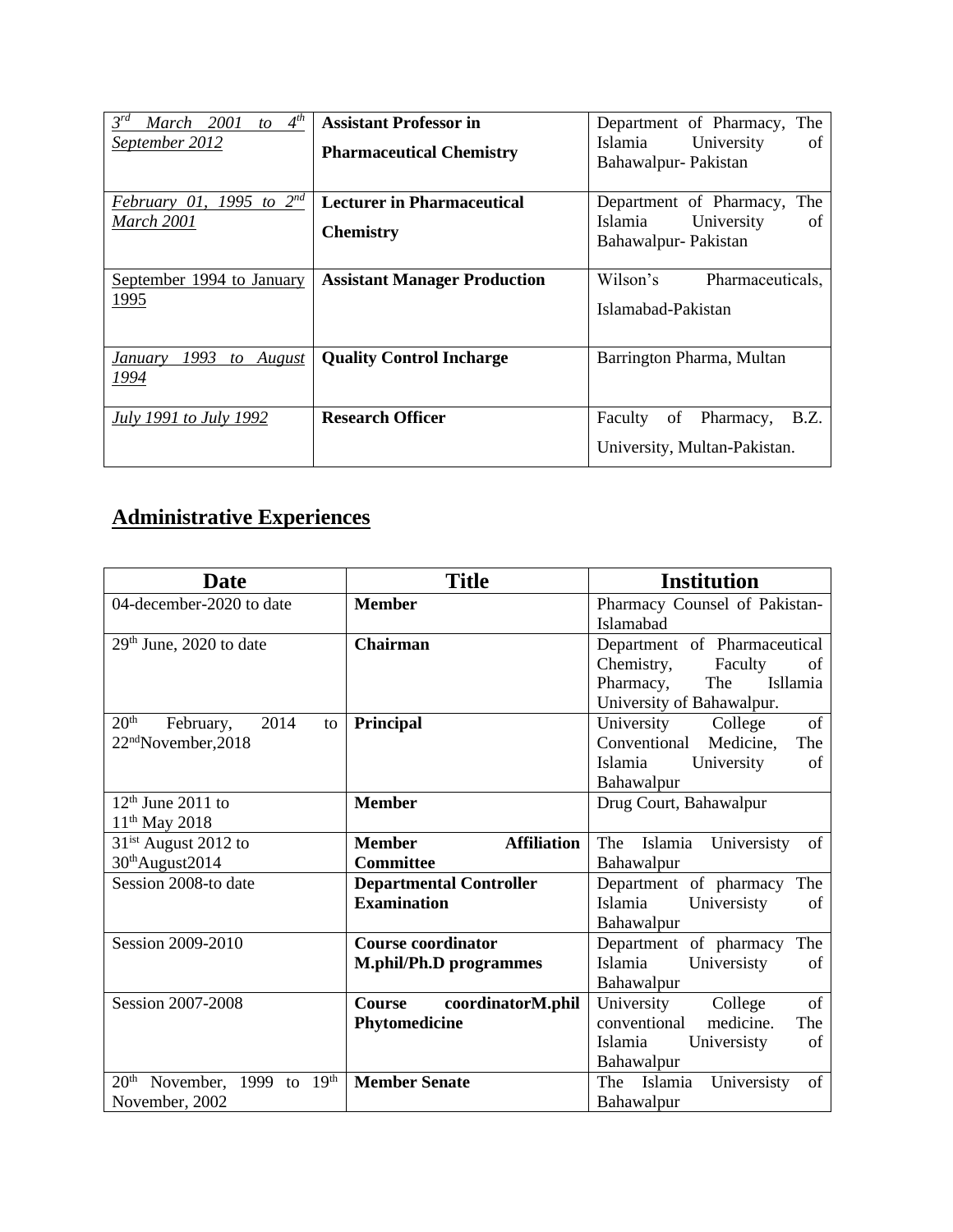| $18th$ June, 2001 to 31 January,<br>2006                         | University<br>Incharge,<br><b>House</b> | <b>Guest</b> The Islamia<br>University<br>-of<br>Bahawalpur |
|------------------------------------------------------------------|-----------------------------------------|-------------------------------------------------------------|
| Ist November, 1997 to 31st   Warden, Boys Hostel,<br>August 2006 |                                         | The Islamia University of<br>Bahawalpur                     |

### **Honours:**

2<sup>nd</sup> Position in M.Phil Pharmacy (Pharmaceutical chemistry) amongst successful candidates.

#### **HEC Approved Supervisor**

HEC approved supervisor in Biological Sciences since 2010.

#### **Short Trainings and Workshops Attended.**

- 1. **Internship**: Wyeth Laboratories Pakistan Limited Lahore. 12, September to13, November, 1988.
- 2**. Training in Pharmacy held at UGC, Regional Centre Karachi**. 21-23 August <sup>1998</sup>.

3**.H.E.J- Comstech (CPC)-Twas**, International Workshop on The Development of Medicines from Plants, Held at International centre for chemical and biological Sciences University of Karachi, Karachi8-13, September, 2003

4. **HEC training program for technical staff/Researchers**, Held at International centre for chemical and biological Sciences University of Karachi, Karachi.Under supervision of Prof Dr Muhammad Iqbal ChoudryIst July 2008 to 27 September, 2008.

5**. Training in Biotransformation of steroidal drugs**, Held at International centre for chemical and biological Sciences University of Karachi, Karachi.Under supervision of Prof Dr Muhammad Iqbal Choudry10 July to 15, August,2009.

6. **Workshop on Quality of Higher Education**, Teacher, Teaching and Curriculum Development held at Department of Education, The Islamia University of Bahawalpur 16-17, May, 2007.

7. **Semesterization in Islamia University of Bahawalpur**, Held at The Islamia University of Bahawalpur 22-24,November, 2008.

8.**Training in Bioassay Techniques**, Held at International centre for chemical and biological Sciences University of Karachi, Karachi.Under supervision of Prof Dr Muhammad Iqbal Choudry27,August to 02,September,2014.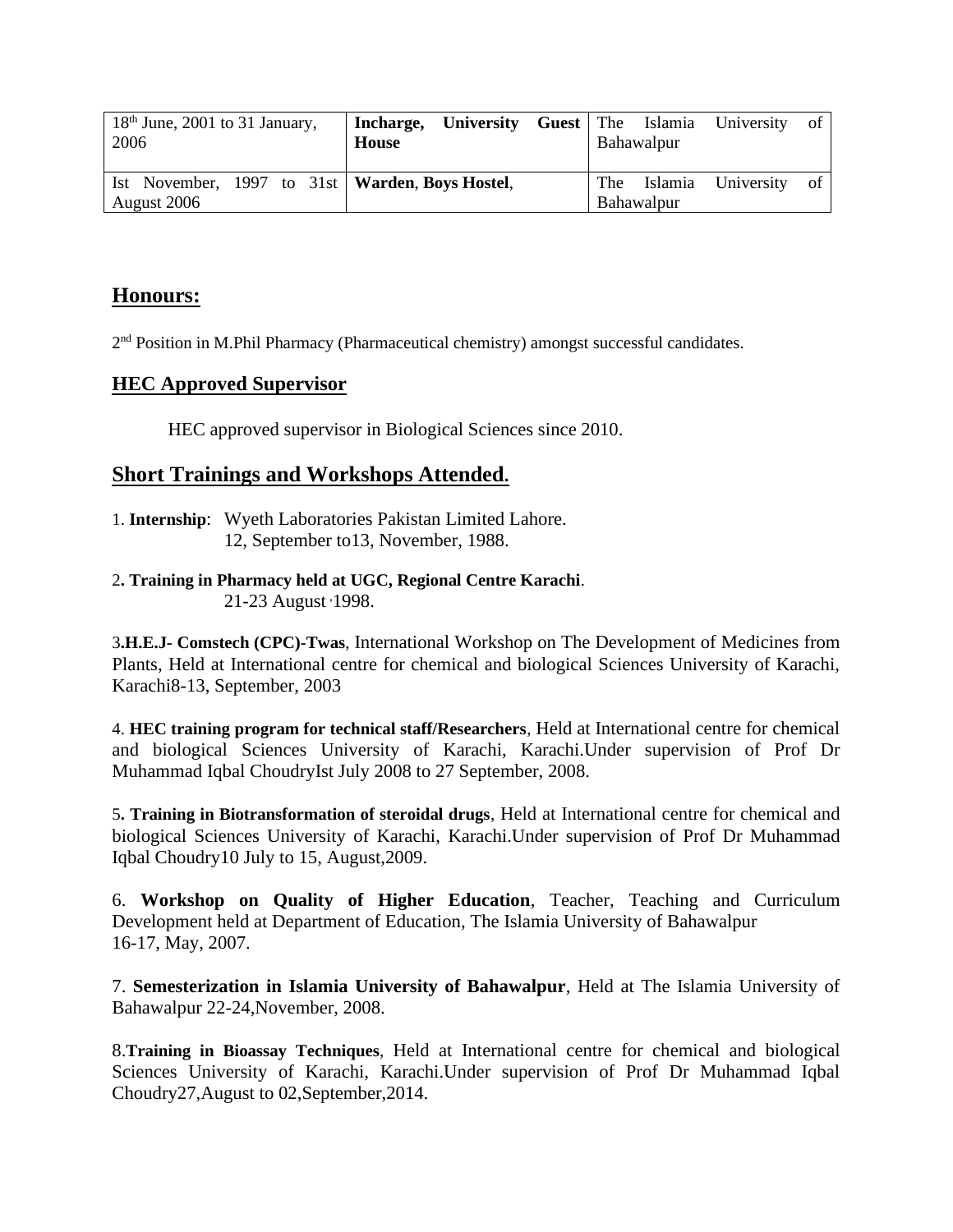9. **Training in Safety and Health**, Held at the Islamia University of Bahawalpur under the supervision of worthy Vice Chancellor the Islamia University of Bahawalpur, Dr. Athar Mehboob

#### **Conferences&Workshops Attended**

- 1. International Pharmaceutical Conference and Exhibition, Changing the Face of Pharmacy, Better Quality of Life through Pharmacists, Lahore. 20-23 March, 2003.
- 2. Ist National Pharmacy Conference, Pharmacy in New Era, The Islamia Universisty of Bahawalpur, 1 -3 March, 2007
- 3. International Conference on Nuclerization of South Asia, Consequences,Challenges and Peace Prospects', The Islamia Universisty of Bahawalpur 12-14, March, 2007
- 4. Academic Workshop of Effective Ph.D Supervision organized by Higher Education Commission Pakistan held at Islamia University Bahawalpur, 15 – 17 March 2011.
- 5. Seminar on Improving practices research organized by Department of Pharmacy Islamia University Bahawalpur 27 April 2011.
- 6. 16th international Pharmacy conference and exhibition 2011 organized by Pakistan pharmacist association held at Lahore 28th April – 1st May 2011.
- $7<sub>1</sub>$ 1<sup>st</sup> National Conference entitled; "Scope and Development of Eastern Medicine in Pakistan" organized by University College of Conventional Medicine, The Islamia University of Bahawalpur in collaboration with Higher Education Commission, dated on 12-13 April, 2012.
- 8. 17<sup>th</sup> International Pharmacy Conference and Exhibition (IPCE) entitled; "Pharmacy Profession and 21<sup>st</sup> Century" organized by Pakistan Pharmacist Association (Islamabad, AJK, FANA division), dated on 19-21<sup>st</sup> April, 2012 at Marriott Hotel, Islamabad, Pakistan
- 9. One day National seminar entitled; "Role of Homeopathy in Agriculture, Veternary Medicine and Current Health Challenges" organized by University College of Conventional Medicine, The Islamia University of Bahawalpur in collaboration with Higher Education Commission, dated on 03 May, 2012
- 10. Two-day training workshop on "Improving Clinical Pharmacy Practices in Pakistan". A joint venture of Department of Pharmacy, the Islamia University of Bahawalpur and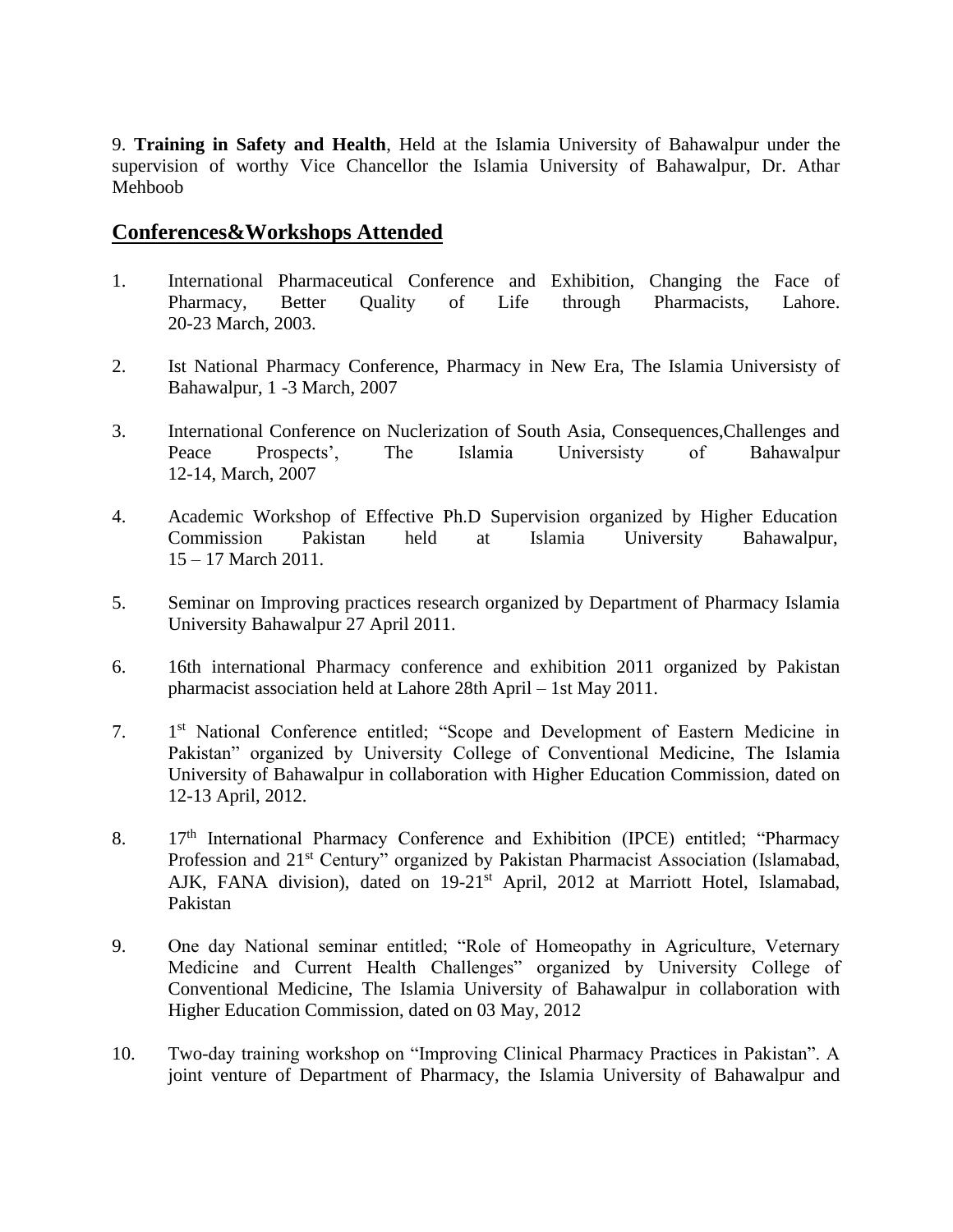ShaukatKhanum Memorial Cancer Hospital & Research Center dated on 9-10 June, 2012 at Abassia Campus.

- 11. One day seminar on "Future Prospects of Homoeopathy in Pakistan" April 2016.
- 12. One day seminar on "Treatment of Cancer in Homoeopathy" organized by University College of Conventional Medicine, The Islamia University of Bahawalpur, Pakistan.
- 13. One day National seminar entitled; "Economy Based Innovation in Eastern Medicine" organized by University College of Conventional Medicine, The Islamia University of Bahawalpur in collaboration with BEMS Medical Association (BMA) Pakistan, dated on 20th December, 2017.
- 14. Three days 2<sup>nd</sup> International Pharmacy Conference & Exhibition (IPCE-2020) Conference Theme: New Paradigms of Pharmacy Education and Practice in Pakistan, February 20-21, 2020

| Sr.No          | Year | <b>Degree</b> | <b>Name</b>                               | <b>Title of Thesis</b>                                                                                                                                                                                |
|----------------|------|---------------|-------------------------------------------|-------------------------------------------------------------------------------------------------------------------------------------------------------------------------------------------------------|
| 1              | 2015 | Ph.D          | MuhammadImeran<br>Khan<br>(Co Supervisor) | Development and Evaluation of<br>Niosomal Drug delivery system<br>containing anti-inflammatory<br>Drug                                                                                                |
| $\overline{2}$ | 2018 | Ph.D          | <b>Muhammad Adeel</b><br>Arshad           | Isolation, purification and<br><b>Characterization of Medicinal</b><br>Compounds from<br>Indigoferaargentea and<br>Heliotropiumcrispum                                                                |
| 3              | 2019 | Ph.D          | Umair Khurshid                            | Phytochemical and Biological<br><b>Investigation of Medicinal</b><br>Compounds from Trianthema<br>triquetra and Neurada<br>procumbens                                                                 |
| $\overline{4}$ | 2019 | Ph.D          | <b>Irfan Pervaiz</b>                      | Phytochemical and Biological<br>Studies of Calligonum<br>polygonoides and Creteva<br>adansonii                                                                                                        |
| 5              | 2021 | Ph.D          | Huma Rao                                  | High Performance Liquid<br>Chromatographic assessment of<br>Alprazolam and Desvenlafaxine<br>in available Pharmaceutical<br>dosage forms, Nano particulate<br>formulations and Human spiked<br>plasma |
| 6              | 2021 | Ph.D          | <b>Umar Shaukat</b>                       | Phytochemical and Biological                                                                                                                                                                          |

#### **Students who completed their Ph.D Thesis under my supervision**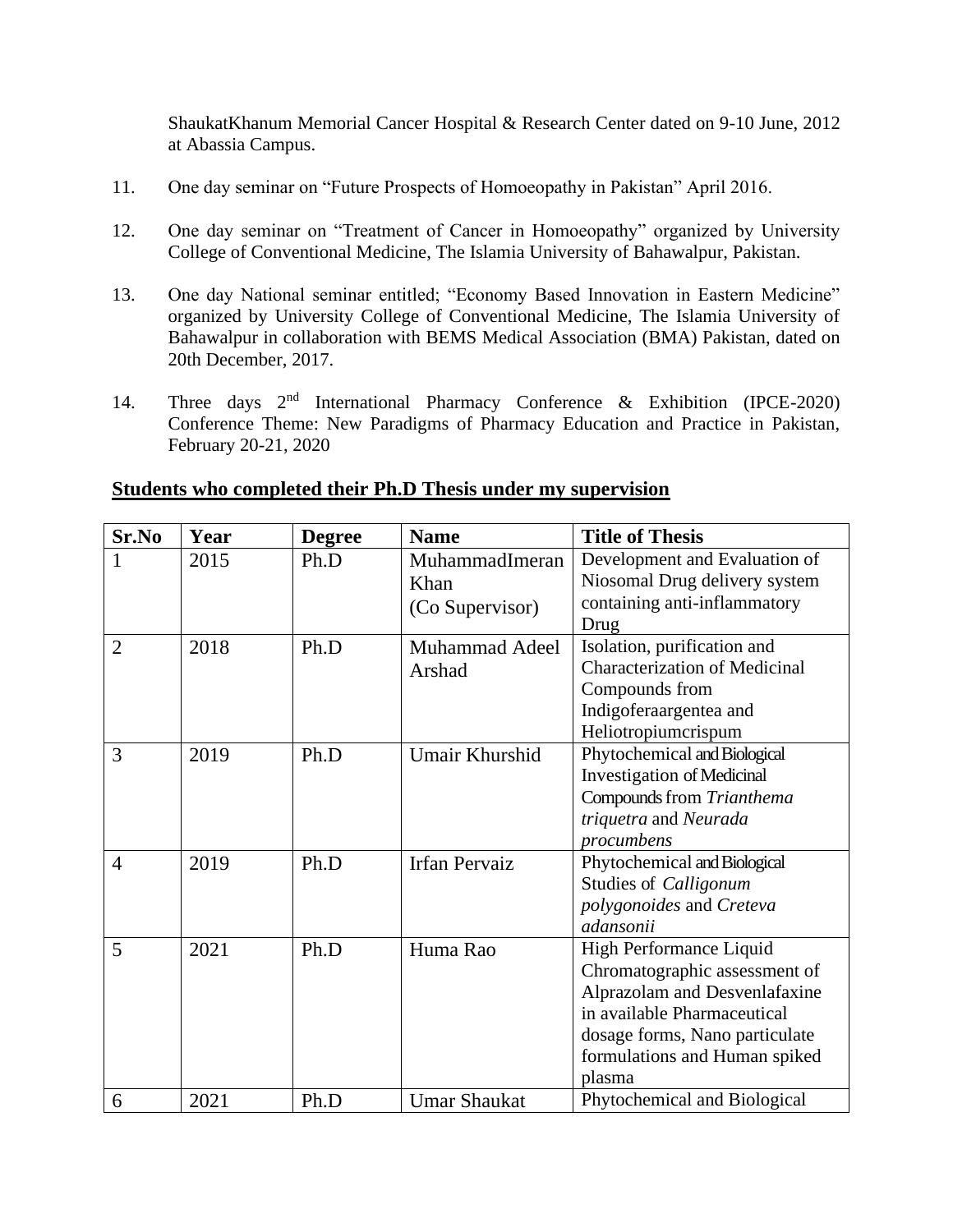|  |  | Evaluation of Alnus nitida and |
|--|--|--------------------------------|
|  |  | Crataegus songarica            |

## **Students who Registered in Ph.D under my supervision**

| Sr.No          | Year | <b>Degree</b> | <b>Name</b>  | <b>Title of Thesis</b>                 |
|----------------|------|---------------|--------------|----------------------------------------|
|                | 2018 | Ph.D          | Sajid Irshad | <b>Characterization and Biological</b> |
|                |      |               |              | studies of the derivatives of drugs    |
|                |      |               |              | containing Sulphamoyl Moieties         |
| $\mathcal{D}$  | 2018 | Ph.D          | Rabia Nisar  | Phytochemical and Biological           |
|                |      |               |              | Investigation of Verbena officinalis   |
| 3              | 2019 | Ph.D          | Imtiaz Ahmad | Isolatio, Characterization and         |
|                |      |               |              | Biological activities of               |
|                |      |               |              | Compounds of Roots and Aerial          |
|                |      |               |              | parts of Leucophyllum frtescens        |
| $\overline{4}$ | 2019 | Ph.D          | Shamsa       | Phytochemical and Biological           |
|                |      |               | Kanwal       | Investigation of callistemon           |
|                |      |               |              | vimninalis and Ruellia tweediana       |
|                |      |               |              |                                        |

## **Students who completed their M. Phil Thesis under my supervision**

| Sr.No.         | Year | <b>Degree</b> | <b>Name</b>           | <b>Title of Thesis</b>              |
|----------------|------|---------------|-----------------------|-------------------------------------|
|                | 2011 | M.Phil        | <b>Muhammad Fahad</b> | Microbial Biotansformation of       |
|                |      |               | Mukhtar               | steroidal drug                      |
| $\overline{2}$ | 2011 | M.Phil        | Huma Rao              | Phyto chemical Investigation of     |
|                |      |               |                       | Alhagi maurorum                     |
| 3              | 2011 | M.Phil        | Muhammad Tayyab       | Phyto chemical Investigation of     |
|                |      |               | <b>Bashir</b>         | Octhochloacompressa                 |
| 4              | 2012 | M.Phil        | <b>Irfan Pervaiz</b>  | Microbial biotransformation         |
|                |      |               |                       | studies of anti hyperlipidimic      |
|                |      |               |                       | drug                                |
| 5              | 2013 | M.Phil        | Farhan Hameed Khaliq  | Microbial Biotransformation         |
|                |      |               |                       | <b>Studies of Steroidal Anti</b>    |
|                |      |               |                       | asthmatic Drug                      |
| 6              | 2013 | M.Phil        | M. Tariq Aziz         | Phytochemical and Biological        |
|                |      |               |                       | investigation of                    |
|                |      |               |                       | Crotolariaburhia                    |
| 7              | 2013 | M.Phil        | Sajid Irshad          | <b>Biotransformation Studies of</b> |
|                |      |               |                       | <b>Topical Anti-inflammatory</b>    |
|                |      |               |                       | drug (Prednicarbate) by Fungi       |
| 8              | 2013 | M.Phil        | Badar-ud-Din          | Phytochemical and biological        |
|                |      |               |                       | Studies of Salsola baryosma         |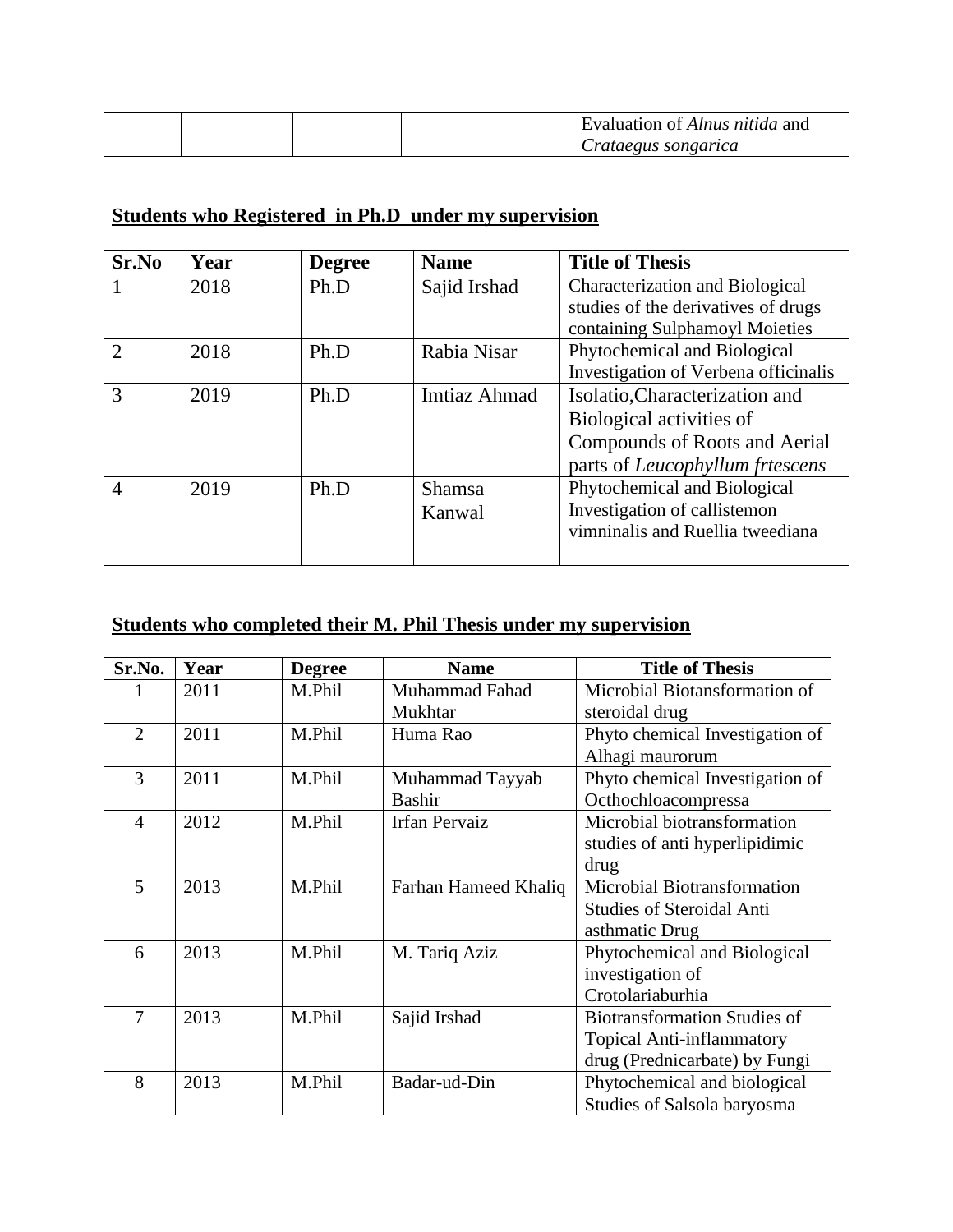|    |             |        |                       | (roots)                                               |
|----|-------------|--------|-----------------------|-------------------------------------------------------|
| 9  | 2013        | M.Phil | Ali Rizwan            | Pharmacological screening of                          |
|    |             |        |                       | medicinal plants (Salvia                              |
|    |             |        |                       | haematodes and Tropanatans)                           |
| 10 | 2013        | M.Phil | Maqsood Ahmad         | Microbial Biotransformation                           |
|    |             |        |                       | Studies of Verapamil                                  |
| 11 | 2011-13     | M.Phil | Muhammad<br>Zubair    | Development and Validation of                         |
|    |             |        | <b>Butt</b>           | assay for Diacerien in                                |
|    |             |        |                       | Pharmaceutical Dosage form                            |
|    |             |        |                       | and Human Plasma with its                             |
|    |             |        |                       | Applications in                                       |
|    |             |        |                       | pharmacokinetic Assessment                            |
| 12 | 2012-14     | M.Phil | M. Adeel Arshad       | Microbial Biotransformation                           |
|    |             |        |                       | <b>Studies of Fluocinolone</b>                        |
| 13 | 2012-14     | M.Phil | Umairkhurshid         | Microbial Biotransformation                           |
|    | 2012-14     | M.Phil | <b>Faisal Rasheed</b> | Studies of Bromazepam<br>Microbial Biotransformation  |
| 14 |             |        |                       |                                                       |
| 15 | 2012-14     | M.Phil | <b>Tehreem Younus</b> | Studies of Eplerenone<br>Phytochemical and Biological |
|    |             |        |                       | studies of Cordia dichotoma-F                         |
|    |             |        |                       | (Leaves &Bark)                                        |
| 16 | 2012-14     | M.Phil | Fariha Rashid Bhatti  | Phytochemical and Biological                          |
|    |             |        |                       | investigation of Ficus carica                         |
|    |             |        |                       | (Fruits)                                              |
| 17 | 2013-15     | M.Phil | Sahar Saba            | Phytochemical and Biological                          |
|    |             |        |                       | <b>Evaluation of</b>                                  |
|    |             |        |                       | Centaureasolstitialis Plant.                          |
|    |             |        |                       |                                                       |
| 18 | 2013-15     | M.Phil | Uzma Akbar            | Phytochemical and Biological                          |
|    |             |        |                       | Investigation of Moringa                              |
|    |             |        |                       | oleifera (Flowers)                                    |
|    |             |        |                       |                                                       |
| 19 | 2011-15     | M.Phil | UmerShaukat           | Microbial Biotransformation                           |
|    |             |        |                       | studies of Dianabol                                   |
|    |             |        |                       |                                                       |
| 20 | 2013-15     | M.Phil | Imtiaz Ahmad          | Development and validation of                         |
|    |             |        |                       | high performance liquid                               |
|    |             |        |                       | chromatographic method for<br>the determination of    |
|    |             |        |                       | Rabeprazole in different brands                       |
|    |             |        |                       | avaiable in the market.                               |
| 21 | $2011 - 15$ | M.Phil | M.AmeerShahid         | Development of analytical                             |
|    |             |        |                       | method of Dexibuprofen in                             |
|    |             |        |                       | different pharmaceutical                              |
|    |             |        |                       | dosage forms avaiable in the                          |
|    |             |        |                       | market by HPLC method.                                |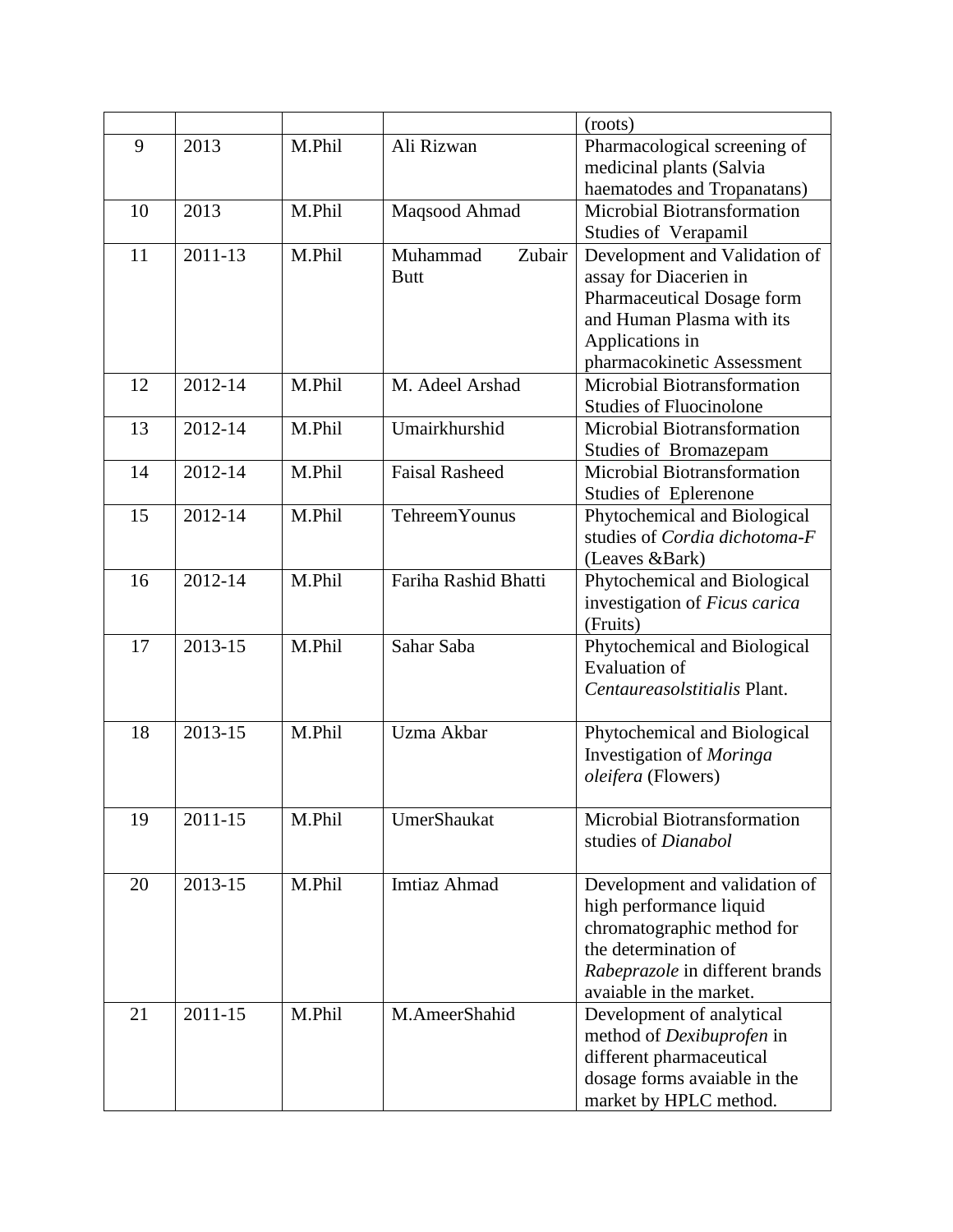| 22 | 2014-16 | M.Phil | Amna Saeed         | Development and Validation of<br>HPLC method for the<br>Determination of Ketoprofen<br>and in its Pharmaceutical Drug<br>Products                           |
|----|---------|--------|--------------------|-------------------------------------------------------------------------------------------------------------------------------------------------------------|
| 23 | 2014-16 | M.Phil | ShamsaKanwal       | Development and Validation of<br><b>Reversed Phase HPLC Method</b><br>for <i>Lamivudine</i> utilizing<br>Plasma Samples                                     |
| 24 | 2014-16 | M.Phil | Marya Aziz         | Development and Validation of<br><b>HPLC</b><br>method<br>for<br>the<br>Determination of Deferiprone<br>and in its<br>Pharmaceutical<br>Dosage forms.       |
| 25 | 2014-16 | M.Phil | Muhammad Waqar     | Fungal Biotransformation<br>studies of Norgestrel                                                                                                           |
| 26 | 2014-16 | M.Phil | Naila Hassan       | Phytochemical and Biological<br>Evaluation of Swertiachirata                                                                                                |
| 27 | 2014-16 | M.Phil | RabiaNisar         | Phytochemical and Biological<br>Screening of Indigenous<br><b>Medicinal Plant from District</b><br>Toba Tek Singh                                           |
| 28 | 2014-16 | M.Phil | Aftab Ahmad        | Phytochemical and<br>Pharmacolgical Investigation<br>of Heliotropiumcrispum                                                                                 |
| 29 | 2014-16 | M.Phil | TayyebaRehman      | In Vivo Determination of<br>Antipyretic Effects of<br>Homeopathic<br>medicines(Baptisia,<br>Nuxvomica and Typhoidinum)<br>in Comparison with<br>paracetamol |
| 30 | 2014-16 | M.Phil | WaheedMumtazAbbasi | In Vivo Evaluation of<br>Antipyretic Activity of<br>Homeopathic<br>medicines(Aconite, Belladona<br>and Pyrogenium) in<br>Comparison with paracetamol        |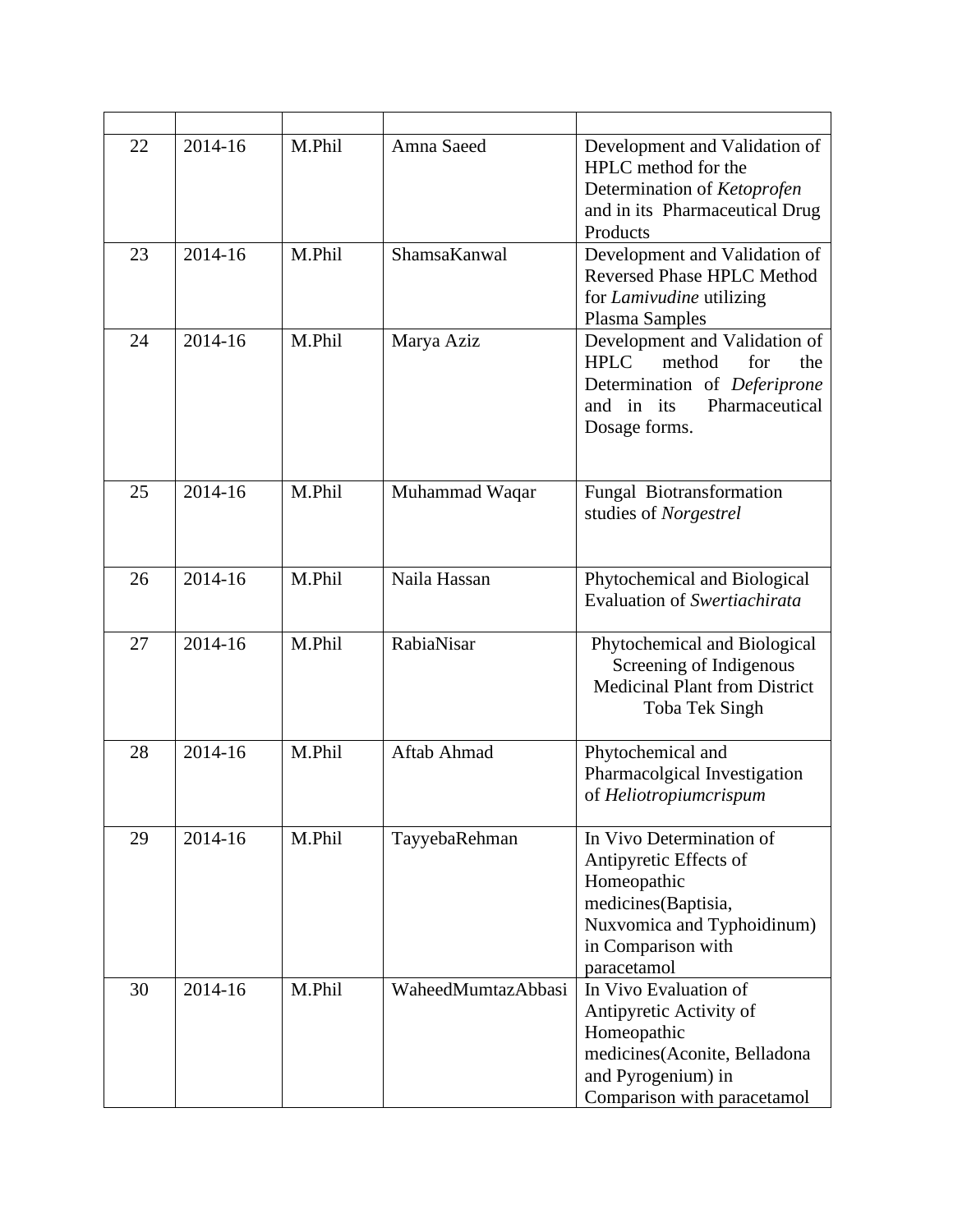| 31 | 2014-16 | M.Phil | <b>BushraKousar</b>  | Phytochemical and biological<br>Studies of Polygonumbistorata                                                                                                                           |
|----|---------|--------|----------------------|-----------------------------------------------------------------------------------------------------------------------------------------------------------------------------------------|
| 32 | 2014-16 | M.Phil | Ms. AymenOwaisGhauri | Anti-Diabetic Activity of<br>Polyherbal Preparation in<br>Streptozotocin Induced<br>Diabetic rat,s model.                                                                               |
| 33 | 2014-16 | M.Phil | Muhammad Bilal       | Development of herbal<br>formulation of medicinal<br>plants and determination its<br>anti hyperuricemic potential in<br>vitro and in vivo rats model                                    |
| 34 | 2014-16 | M.Phil | SamayyhIrum          | <b>Biological Evaluation of</b><br>Mother Tinctures Avaiable in<br>the Market                                                                                                           |
| 35 | 2015-17 | M.Phil | <b>Abdul Basit</b>   | Microbial Biotransformation<br>study of Stanozolol by<br>Cunninghamellaechinulata                                                                                                       |
| 36 | 2015-17 | M.Phil | Muhammad Shafeeq     | Development and validation of<br>HPLC method of analysis of<br>Sofosbuvir in pharmaceutical<br>dosage form and in spiked<br>plasma                                                      |
| 37 | 2015-17 | M.Phil | Ayesha Hassan        | Phytochemical and Biological<br>studies of seeds of Cassia<br>absus                                                                                                                     |
| 38 | 2015-17 | M.Phil | Anbreen Tahir        | Phytochemical and biological<br>investigation of roots of<br>Valeriana officinalis                                                                                                      |
| 39 | 2015-17 | M.Phil | ShifaSaffique        | Formulation, Development and<br>in vivo evaluation of<br>homeopathic Medicines and<br>new formulated Homeopathic<br>Medicne in potassium Oxonate<br>induced Hyperurecemic Rats<br>Model |
| 40 | 2016-18 | M.Phil | SamiaPerveen         | In-vitro Biological Activities<br>and Phytochemical Analysis of<br>Euphorbia granulate                                                                                                  |
| 41 | 2016-18 | M.Phil | Zareen Ahmed         | Phytochemical analysis and<br><b>Biological Evaluation of</b><br>Dipterygium glaucum                                                                                                    |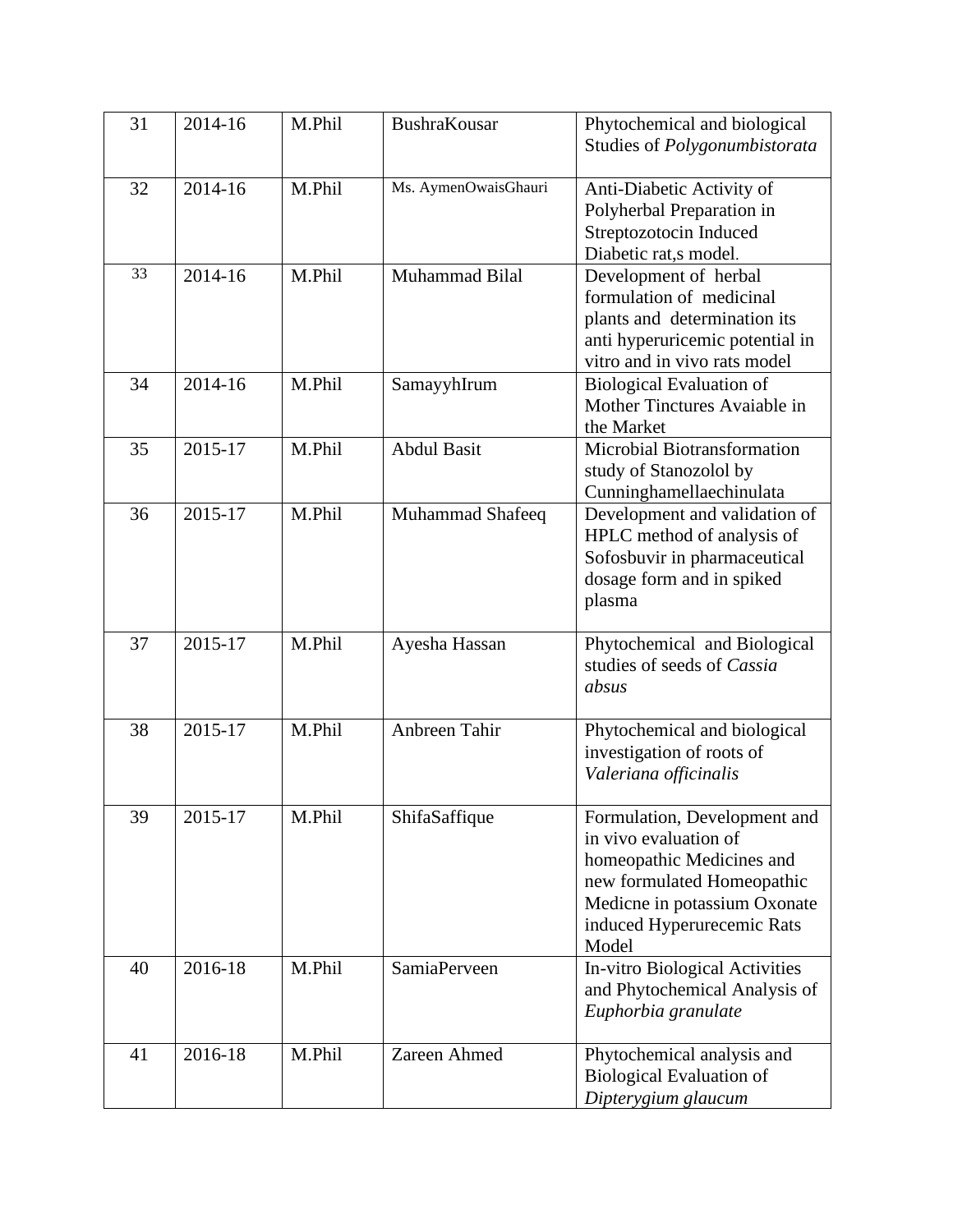| 42 | 2016-18 | M.Phil | Ayesha Baber  | Phytochemical and Biological<br>Screening of HaloxylonStocksii                                |
|----|---------|--------|---------------|-----------------------------------------------------------------------------------------------|
| 43 | 2016-18 | M.Phil | Noor-ul-Sabah | Phytochemical and Biological<br>studies of<br>Asphodelustenuifolius                           |
| 44 | 2016-18 | M.Phil | Abrar Ahmed   | In-vitro Biological<br>Investigation and<br>Phytochemical Evaluation of<br>Corchorusdepressus |

## **Research Interest**

Drug Design and development from natural origin.

#### **References:**

**1. Prof. Dr. M Iqbal Choudhary** (Hilal-i-Imtiaz, Sitara-i-Imtiaz, Tamgha-i-Imtiaz) **Director** H. E. J. Research Institute of Chemistry. Dr. Panjwani Center for Molecular Medicine and Drug Research. University of Karachi, Karachi, Pakistan. Cell #: +922134819018 Email: [iqbal.choudhary@iccs.edu](mailto:iqbal.choudhary@iccs.edu)

#### **2. Prof. Dr. Khalid Hussain Janbaz**

Ex Dean Faculty of Pharmacy BahauddinZakariya University, Multan, Pakistan. Cell #: +923007317472 Email: [khjanbaz@hotmail.com](mailto:khjanbaz@hotmail.com)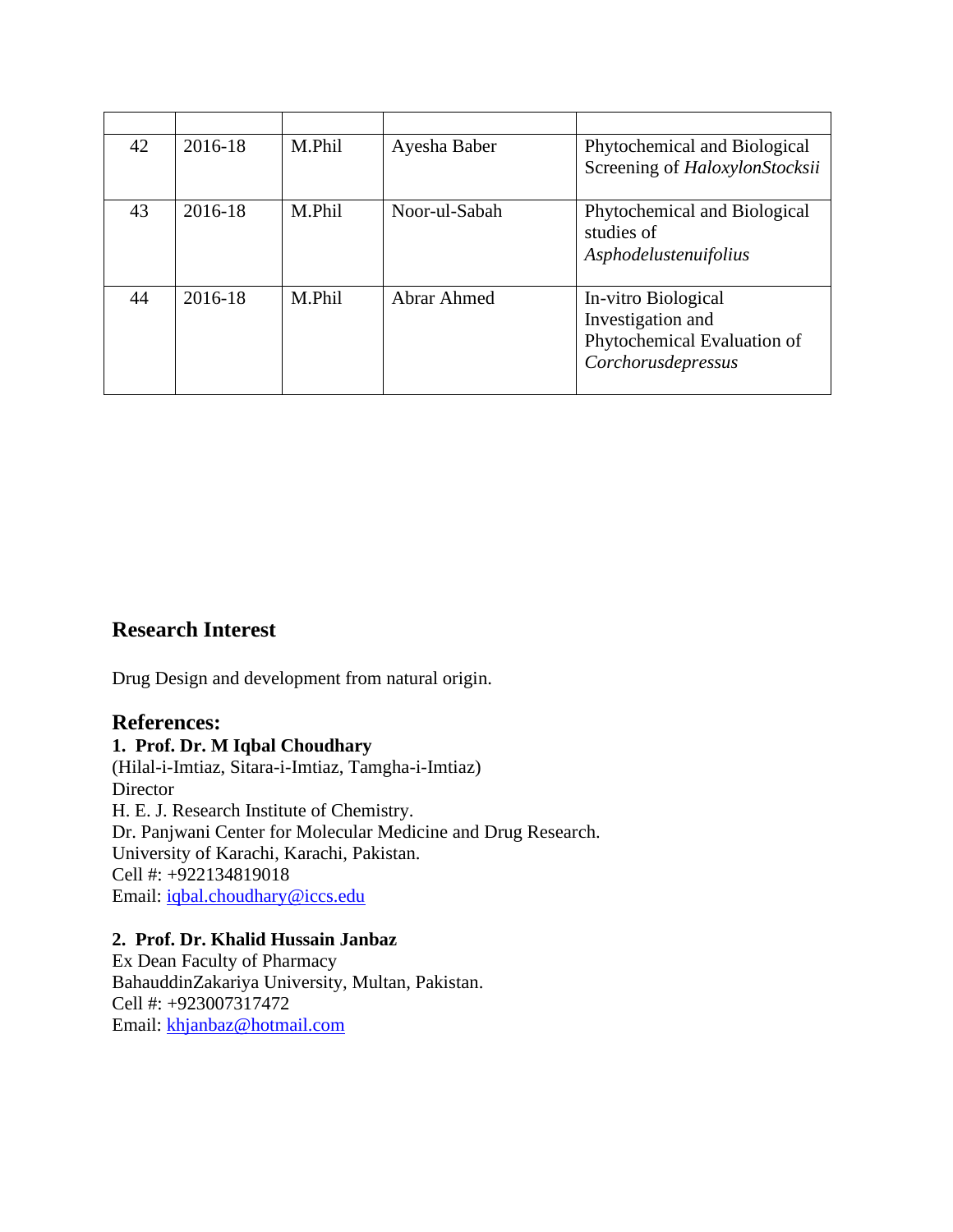# **List of Publications**

| Sr.                     | Publications                                                                                                                                                             |  |
|-------------------------|--------------------------------------------------------------------------------------------------------------------------------------------------------------------------|--|
| no.                     |                                                                                                                                                                          |  |
| 2021                    |                                                                                                                                                                          |  |
| 1                       | RP-UHPLC-MS Chemical Profiling, Biological and In Silico Docking Studies to                                                                                              |  |
|                         | Unravel the Therapeutic Potential of <i>Heliotropium crispum</i> Desf. as a Novel Source of                                                                              |  |
|                         | Neuroprotective Bioactive Compounds                                                                                                                                      |  |
| $\overline{2}$          | Phenolic contents, chemical profiling, in silico and in vitro antiinflammatory and<br>anticancer properties of Alnus nitida (Spach) Endl                                 |  |
| 2020                    |                                                                                                                                                                          |  |
| 1                       | Aymen Owais Ghauri, Saeed Ahmad, Tayyeba Rehman, Muhammad Bilal,                                                                                                         |  |
|                         | Muhammad Adeel Arshad & Waheed Mumtaz Abbasi (2020) Hypoglycemic and                                                                                                     |  |
|                         | hypolipidemic effects of a poly herbal formulation in streptozotocin induced diabetic                                                                                    |  |
|                         | rats. Indian Journal of Traditional Knowledge 19 (1), 137-144                                                                                                            |  |
| $\overline{2}$          | Saeed Ahmad, Sahar Saba & Hafiz Muhammad Asif (2020) Phytochemical analysis,                                                                                             |  |
|                         | antimicrobial, antioxidant and enzyme inhibitory activities of ethanolic extract of                                                                                      |  |
|                         | Centaurea solstitialis L. and its different fractions Indian Journal of Experimental                                                                                     |  |
|                         | <i>Biology.</i> 58 (June), 396-403                                                                                                                                       |  |
| 3                       | Muhammad Bilal1, Saeed Ahmad, Tayyeba Rehman, Waheed Mumtaz Abbasi,<br>Aymen Owais Ghauri, Muhammad Adeel Arshad, Sultan Ayaz and Allah Nawaz                            |  |
|                         | (2020) Development of herbal formulation of medicinal plants and determination of its                                                                                    |  |
|                         | antihyperuricemic potential in vitro and in vivo                                                                                                                         |  |
|                         | rat's model Pakistan Journal of Pharmaceutical Science 33(2)641-649                                                                                                      |  |
| $\overline{\mathbf{4}}$ | Huma Rao Saeed Ahmad, Asadullah Madni, Imtiaz Ahmad, Muhammad                                                                                                            |  |
|                         | Nadeem Shahzad (2020) Single-step extraction for simultaneous quantification of                                                                                          |  |
|                         | desvenlafaxine and alprazolam in human spiked plasma by RPHPLC                                                                                                           |  |
| 2019                    | PLOS ONE 17(Septembe), 1-14                                                                                                                                              |  |
|                         |                                                                                                                                                                          |  |
| $\mathbf{1}$            | Ahmad, Saeed, Ayesha Hassan, Tayyeba Rehman, Abdul Basit, Anbreen Tahir, and<br>Muhammad Adeel Arshad. (2019). In vitro bioactivity of extracts from seeds of Cassia     |  |
|                         | absus L. growing in Pakistan. Journal of Herbal Medicine, 100258.                                                                                                        |  |
| $\boldsymbol{2}$        | Bilal, Muhammad, Saeed Ahmad, Tayyeba Rehman, Waheed Mumtaz Abbasi, Aymen                                                                                                |  |
|                         | Owais Ghauri, and Muhammad Adeel Arshad. (2019). Effects of Trachyspermum ammi                                                                                           |  |
|                         | L.(Apiaceae) on serum, urine and hepatic uric acid levels in oxonate-induced rats and in                                                                                 |  |
|                         | vitro xanthine oxidase inhibition assay.                                                                                                                                 |  |
| 3                       | Khurshid, Umair, Saeed Ahmad, Hammad Saleem, Hafiz Awais Nawaz, Gokhan                                                                                                   |  |
|                         | Zengin, Marcello Locatelli, Mohamad Fawzi Mahomoodally, Syafiq Asnawi Zainal                                                                                             |  |
|                         | Abidin, Muhammad Imran Tousif, and Nafees Ahemad. (2019). Phytochemical                                                                                                  |  |
|                         | composition and in vitro pharmacological investigations of Neurada procumbens<br>L. (Neuradaceae): A multidirectional approach for industrial products. Industrial Crops |  |
|                         | and Products, 142, 111861.                                                                                                                                               |  |
| $\overline{\mathbf{4}}$ | Khurshid, Umair, Saeed Ahmad, Tayyeba Rehman, Muhammad A. Arshad, Irfan                                                                                                  |  |
|                         | Pervaiz, and Sahar Saba. (2019). GC-MS Analysis, DPPH & Enzyme Inhibition Assays                                                                                         |  |
|                         | of Trianthema triquetra Rottl. and Willd. Growing in Pakistan. LATIN AMERICAN                                                                                            |  |
|                         | JOURNAL OF PHARMACY, 38(6), 1181-1187.                                                                                                                                   |  |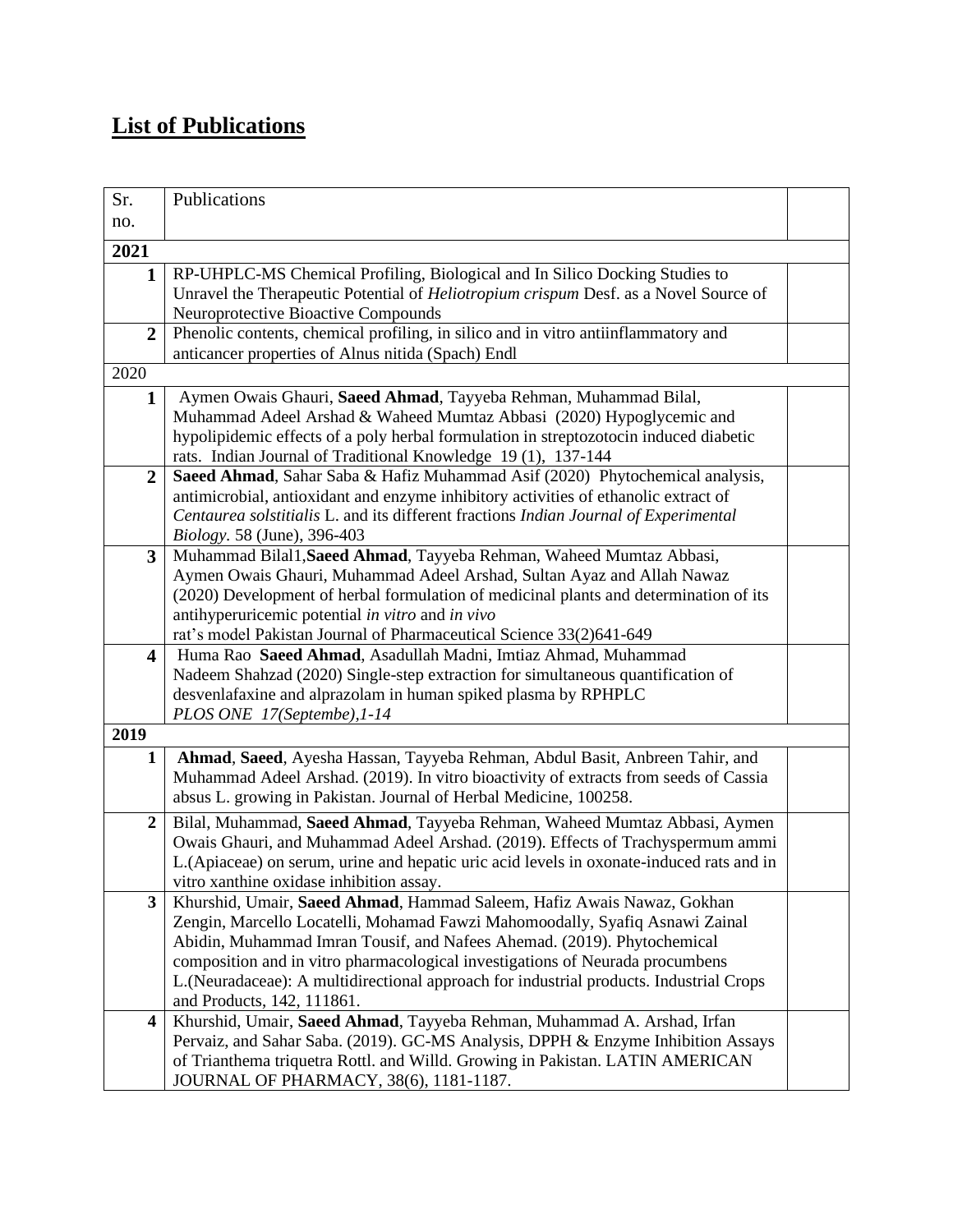| 5    | Pervaiz, Irfan, Saeed Ahmad, Adeel Arshad, Umair Khurshid, and Abdul Basit. (2019).<br>GC-MS metabolic profiling and anti-urease activity of non-polar fractions of<br>Calligonum Polygonoides L. (Polygonaceae) and Crateva Adansonii DC.<br>Prodr.(Capparaceae). Tropical Journal of Pharmaceutical Research, 18(9), 1955-1960. |  |
|------|-----------------------------------------------------------------------------------------------------------------------------------------------------------------------------------------------------------------------------------------------------------------------------------------------------------------------------------|--|
| 6    | Rehman, Tayyeba, and Saeed Ahmad. (2019). Evaluation of antibacterial and<br>antioxidant potential of some homoeopathic mother tinctures. Indian Journal of<br>Research in Homoeopathy, 13(2), 100.                                                                                                                               |  |
| 7    | Rehman, Tayyeba, and Saeed Ahmad. (2019). Nardostachys chinensis Batalin: A<br>review of traditional uses, phytochemistry, and pharmacology. Phytotherapy Research,<br>33(10), 2622-2648.                                                                                                                                         |  |
| 2018 |                                                                                                                                                                                                                                                                                                                                   |  |
| 8    | Shaffique, Shifa, Saeed Ahmad, Tayyeba Rehman, Haseeb Anwar, Hafiz Muhammad<br>Asif, Ghulam Hussain, and Waheed Mumtaz Abbasi. (2019). Antihyperuricemic<br>activity of gum of Calophyllum inophyllum ultra high dilutions in potassium oxonate<br>induced wister albino rats.                                                    |  |
| 9    | Ayesha Babar, Saeed Ahmad, TayyebaRehman, Noor ul Sabah and Muhammad Adeel<br>Arshad (2018). A Review on Phytochemical Analysis and Ethnobotanical Uses of<br>Haloxylonstocksii. RADS Journal of Pharmacy and Pharmaceutical Sciences, 6(2),<br>162-167.                                                                          |  |
| 10   | AnilaRehman, ShifaShaffique, Saeed Ahmed, Haseeb Anwar, Ghulam Hussain, Hafiz<br>Muhammad Asif and<br>Saba Javed(2018). Comparative Analysis of Antibacterial<br>Activity of Ciprofloxacin and Homeopathic Mother Tincture. RADS Journal of<br>Pharmacy and Pharmaceutical Sciences, 6(2), 113-118.                               |  |
| 11   | ShifaShaffique, AnilaRehman, Saeed Ahmed, Ghulam Hussain, HaseebAnwar and<br>Hafiz Muhammad Asif (2018). Review on Pharmacological Activities<br>and<br>Homeopathic Uses of Eucalyptus globulus. RADS Journal of Pharmacy and<br>Pharmaceutical Sciences, 6(2), 157-161.                                                          |  |
| 12   | Hina Ahmed, Hafiz Muhammad Asif, Saeed Ahmed, Khalil Ahmed<br>and<br>ShifaShaffique (2018). Prevalence of Preeclampsia Among Pregnant Females of<br>District Bahawalpur. RADS Journal of Pharmacy and Pharmaceutical Sciences, 6(2),<br>124-126.                                                                                  |  |
| 13   | Saeed Ahmad, TayyebaRehman, Mariam Safdar and Ayesha Hassan<br>(2018).<br>Phytochemical Analysis and Tyrosinase Inhibitory Potential of Cassia absus (Seeds).<br>RADS Journal of Pharmacy and Pharmaceutical Sciences, 6(2), 127-131.                                                                                             |  |
| 14   | AymenOwaisGhauri, Saeed Ahmad, TayyebaRehman, WaheedMumtazAbbasi,<br>Muhammad Bilal and Adeel Arshad (2018). Screening of Biological Activities of Some<br>(Fabaceae) Family Plants. RADS Journal of Pharmacy and<br>Leguminosae<br>Pharmaceutical Sciences, 6(2), 132-137.                                                       |  |
| 15   | Muhammad Adeel Arshad, Saeed Ahmad, Umairkhurshid and Irfan Pervaiz(2018).<br>Studies On The Antioxidant And Xanthine Oxidase Inhibition Potential Of<br>HeliotropiumCrispum. Acta Poloniae Pharmaceutica, 75(1), 41-44.                                                                                                          |  |
| 16   | Saeed Ahmad, Ayesha Hassan, WaheedMumtazAbbasi and TayyebaRehman (2018).<br>Phytochemistry and pharmacological potential of Cassia absus-a review. Journal of                                                                                                                                                                     |  |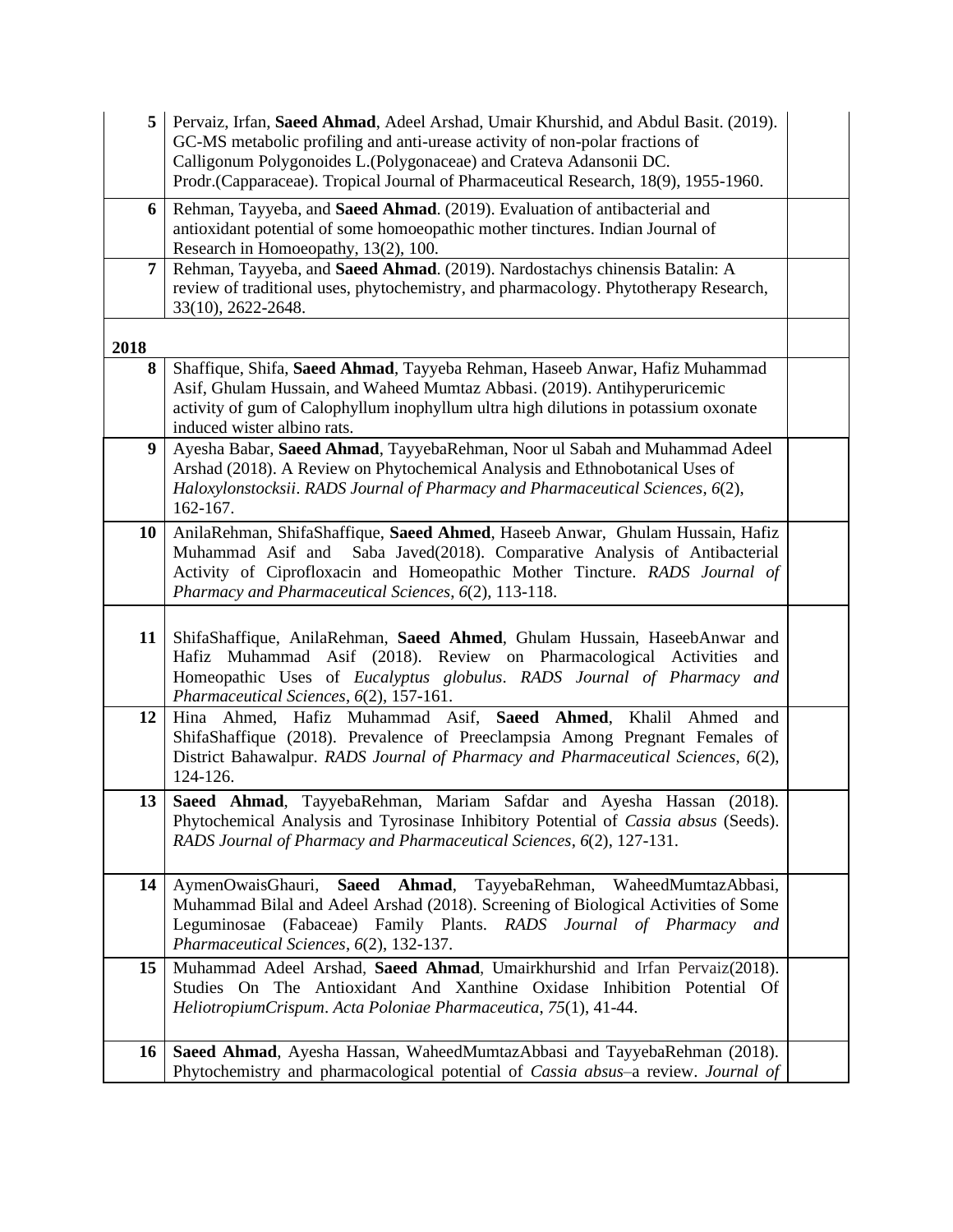|      | Pharmacy and Pharmacology, 70(1), 27-41.                                                                                                                                                                                                                                                                                                                                            |  |
|------|-------------------------------------------------------------------------------------------------------------------------------------------------------------------------------------------------------------------------------------------------------------------------------------------------------------------------------------------------------------------------------------|--|
| 17   | Imran Hameed Khaliq, Farhan Hameed Khaliq, Yaseen Abdullah, Hafiz Zahid<br>Mahmood, Muhammad Danish Sarfraz, Saeed Ahmad and Shakila Zaman (2018).<br>Students' perceptions of the role of pharmacists in the healthcare system in Lahore,<br>Pakistan. Tropical Journal of Pharmaceutical Research, 17(4), 687-693.                                                                |  |
| 18   | WaheedMumtazAbbasi, Saeed Ahmad, Sajida Perveen and TayyebaRehman(2018).<br>Preliminary phytochemical analysis and in vivo evaluation of antipyretic effects of<br>hydro-methanolic extract of Cleome scaposa leaves. Journal of traditional and<br>complementary medicine, 8(1), 147-149.                                                                                          |  |
| 19   | Saeed Ahmed, ShifaShaffique, Hafiz Muhammad Asif, Ghulam Hussain and Khalil<br>Ahmad (2018). Pathophysiology, Clinical consequences, Epidemiology and Treatment<br>of Hyperurecemic gout. RADS Journal of Pharmacy and Pharmaceutical Sciences,<br>$6(1)$ , 88-94.                                                                                                                  |  |
| 20   | ShifaShaffique, Saeed Ahmad, Hafiz Muhammad Asif, Haseeb Anwar, Ghulam<br>Hussain and Saba Javed(2018). Prevalence of Hirsutism in The Islamia University<br>Bahawalpur, Pakistan. RADS Journal of Pharmacy and Pharmaceutical Sciences, 6(1),<br>$17-21.$                                                                                                                          |  |
| 21   | ShifaShaffique, Saeed Ahmed, Haseeb Anwar, Asia Sattar, Sundas Farooq, Abdulsattar<br>Hashmi, AnilaRehman, Hafiz Muhammad Asif, Ghulam Hussain and Khalil Ahmad<br>(2018). Review On Biological Activities And Homeopathic Uses<br><b>Of</b><br>Journal<br>of Pharmacy<br>BerberisAquifolium.World<br>and<br>Pharmaceutical<br>Sciences, 7(5), 144-51                               |  |
| 22   | ShifaShaffique, Saeed Ahmed, TayebaRehman, WaheedMumtaz, Haseeb Anwar &<br>Ghulam Hussain, Anti-hyperuricemic potential of Rhododendron tomentosumHarmaja<br>syn. LedumpalustreL. 30c and 1M in potassium oxonate induced rat model<br>Indian, Journal of Traditional Knowledge, 17(4), 724-31                                                                                      |  |
| 2017 |                                                                                                                                                                                                                                                                                                                                                                                     |  |
| 23   | Saeed Ahmad, TayyebaRehman, WaheedMumtazAbbasi, Muhammad Mohsin Zaman.<br>(2017) Antioxidant activity and total phenolic content of some homoeopathic mother<br>tinctures Indian Journal of Research in Homoeopathy 11(1): 21-24                                                                                                                                                    |  |
| 24   | Mushtaq Ahmad, Ghazala Shaheen, Saeed Ahmad, Muhammad Akram, Syed<br>Muhammad Ali Shah and Shahbaz Ahmad Zakki. (2017) Clinical efficacy of Unani<br>medicine Renax for treatment of Urolithiasis. Pakistan Journal of Pharmaceutical<br>Science 30(5):2003-2006                                                                                                                    |  |
| 25   | TayyebaRehman, Saeed Ahmad, WaheedMumtazAbbasi, Ashfaq Ahmad, Muhammad<br>Bilal, Muhammad Mohsin Zaman, AymenOwaisGhauri1, Adeel Arshad and Khalid<br>Akhtar (2017) Evaluation of antibacterial and carbonic anhydrase inhibitory potential of<br>methanolic extract of nardostachys jatamansi (d. Don) dc rhizomes. Acta Poloniae<br>Pharmaceutica - Drug Research 74(5): 471-1476 |  |
| 26   | <b>Saeed</b><br>WaheedMumtazAbbasi.(2017)<br>Effects<br>of<br>Ahmad, TayyebaRehman,<br>homoeopathic ultrahigh dilutions of Aconitum napellus on Baker's yeast-induced fever<br>in rabbits. Journal of Integrative Medicine $15(3)$ : 209–213.                                                                                                                                       |  |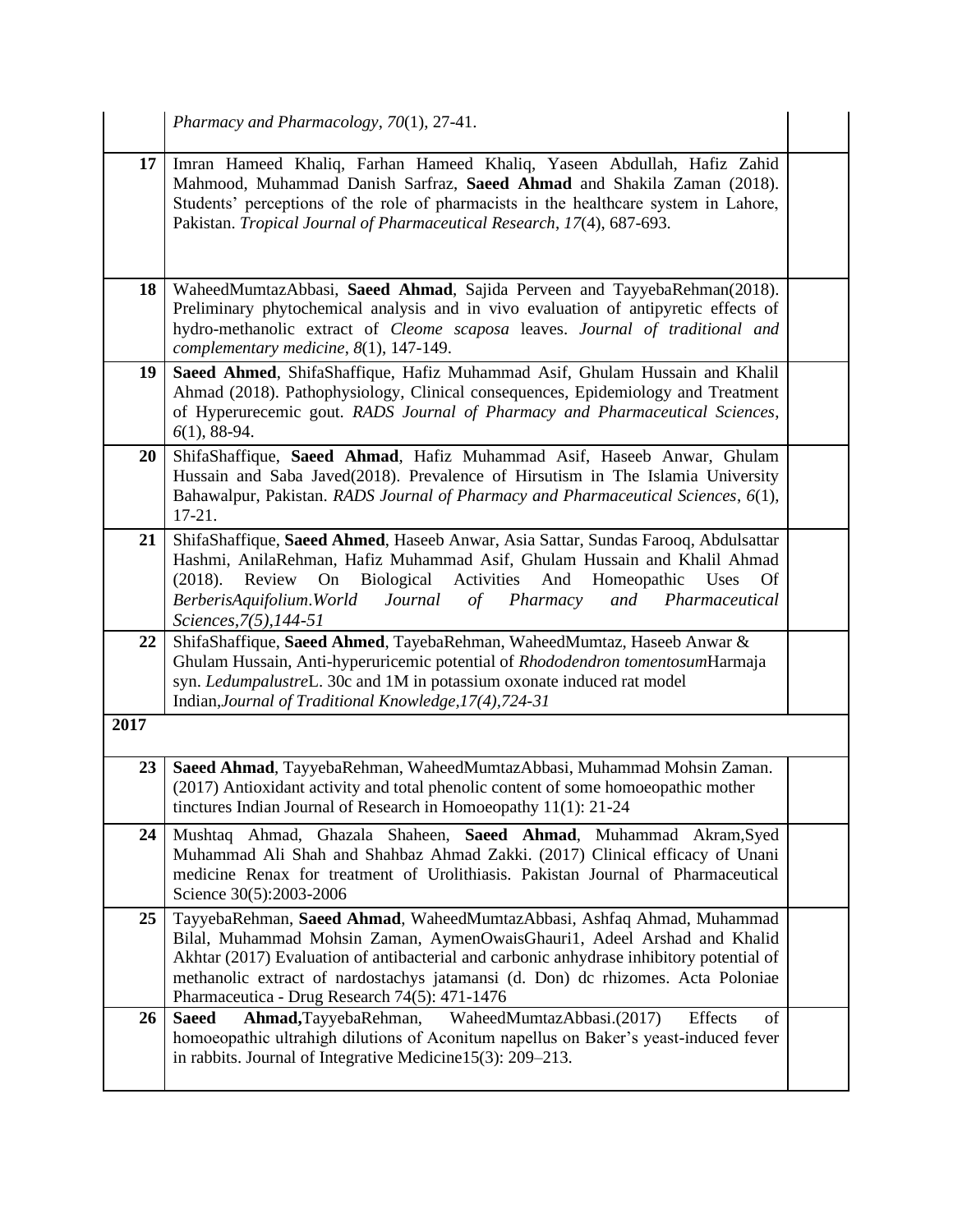| 27   | Saeed Ahmad, TayyebaRehman, WaheedMumtazAbbasi, Muhammad Mohsin Zaman.<br>(2017) Analysis of antioxidant activity and total phenolic content of some<br>homoeopathic mother tinctures. Indian Journal of Research in Homoeopathy $11(1):21$ -<br>25.                                                                         |  |
|------|------------------------------------------------------------------------------------------------------------------------------------------------------------------------------------------------------------------------------------------------------------------------------------------------------------------------------|--|
| 28   | Tayyeba Rehman, WaheedMumtazAbbasi.<br>Saeed Ahmad,<br>$(2017)$ Effects<br>of<br>homoeopathic ultrahigh dilutions of Aconitum napellus on Baker's yeast-induced fever<br>in rabbits. Journal of Integrative Medicine.15(3): 209–213.                                                                                         |  |
| 2016 |                                                                                                                                                                                                                                                                                                                              |  |
| 29   | Saeed Ahmad, Uzma Akbar, Hafiz Muhammad Asif, Farhan Hameed Khaliq and<br>Umairkhurshid (2016) Phytochemistery, Medicinal Wealth And Nutritional Strength Of<br>MoringaOleifera Lam.(Moringaceae) International Journal of Pharmacognosy 3(3):<br>115-130                                                                    |  |
| 30   | Muhammad<br>MohsinZaman,<br>Muhammad<br>AslamShaad,<br>Ahmad,<br><b>Saeed</b><br>WaheedMumtazAbbasi, TayyebaRehman (2016) Comparative analysis of antibacterial<br>activity of povidone iodine and homoeopathic mother tinctures as antiseptics. <i>Indian</i><br>Journal of Research in Homoeopathy 10(1):36-41             |  |
| 31   | Saeed Ahmad, Fariha Rashid Bhatti, Farhan Hameed Khaliq, Tehreem Younas,<br>AsadullahMadni and Abida Latif (2016) In vitro enzymatic investigation of Ficus carica<br>(Fruit), Pakistan Journal of Pharmaceutical Sciences , 29, (5), 1541-1544                                                                              |  |
| 32   | Hafiz Muhammad Asif, Sabira Sultana, Saeed Ahmed, Naheed Akhtar and<br>Muhammad Tariq HER-2 Positive Breast Cancer - a Mini-Review. (2016) Asian Pacific<br>Journal of Cancer Prevention, 17 (4), 1609-1615                                                                                                                  |  |
|      |                                                                                                                                                                                                                                                                                                                              |  |
| 2015 |                                                                                                                                                                                                                                                                                                                              |  |
| 33   | Khan MI, Madni A, Ahmad S, Mahmood, MA (2015) Formulation design and<br>characterization of a non-ionic surfactant based vesicular system for the sustained<br>delivery of a new chondroprotective agent. Brazilian Journal of Pharmaceutical<br>Sciences . 51(3):607-615                                                    |  |
| 34   | Khan MI, Madni A, Ahmad S, Khan A, Rehmanand M, Mahmood MA.<br>(2015)<br>ATR-FTIR Based Pre and Post Formulation Compatibility Studies for the Design of<br>Niosomal<br>Containing Nonionic<br>Drug Delivery System<br>Amphiphiles<br>and<br>Chondroprotective Drug. Journal of Chemical Society of Pakistan. 37 (3):527-534 |  |
| 35   | IrfanPervaiz I, Ahmad S, Mukhtar MF, Arshad A, Imran M, Mahmood W. (2015)<br>Microbial Biotransformation Of Dexamethasone By Bacillus Subtilis (ATCC 6051).<br>Pharmaceutical Chemistry Journal, 49(6):405-408                                                                                                               |  |
| 36   | Saeed Ahmad S, Rehman T, Mumtaz W, Bilal M, Ghori AO. (2015) Anxiety<br>Prevalence and Its Associated Factors among University Professional Students. Asian<br>Journal of Multidisciplinary Studies. 3(4):51-54                                                                                                              |  |
| 37   | Azhar S, Rehman SU, Ullah H, Hassan M, Shahzad A, Khan MYG, Aqdas A, Ahmad<br>RS, Tariq I, Kousar R & Murtaza G. (2015) An Empirical Study towards Job<br>Satisfaction among Pharmacy Faculty Members of Public and Private Sectors<br>Universities in Pakistan. Latin American Journal of Pharmacy. 34 (2):408-12           |  |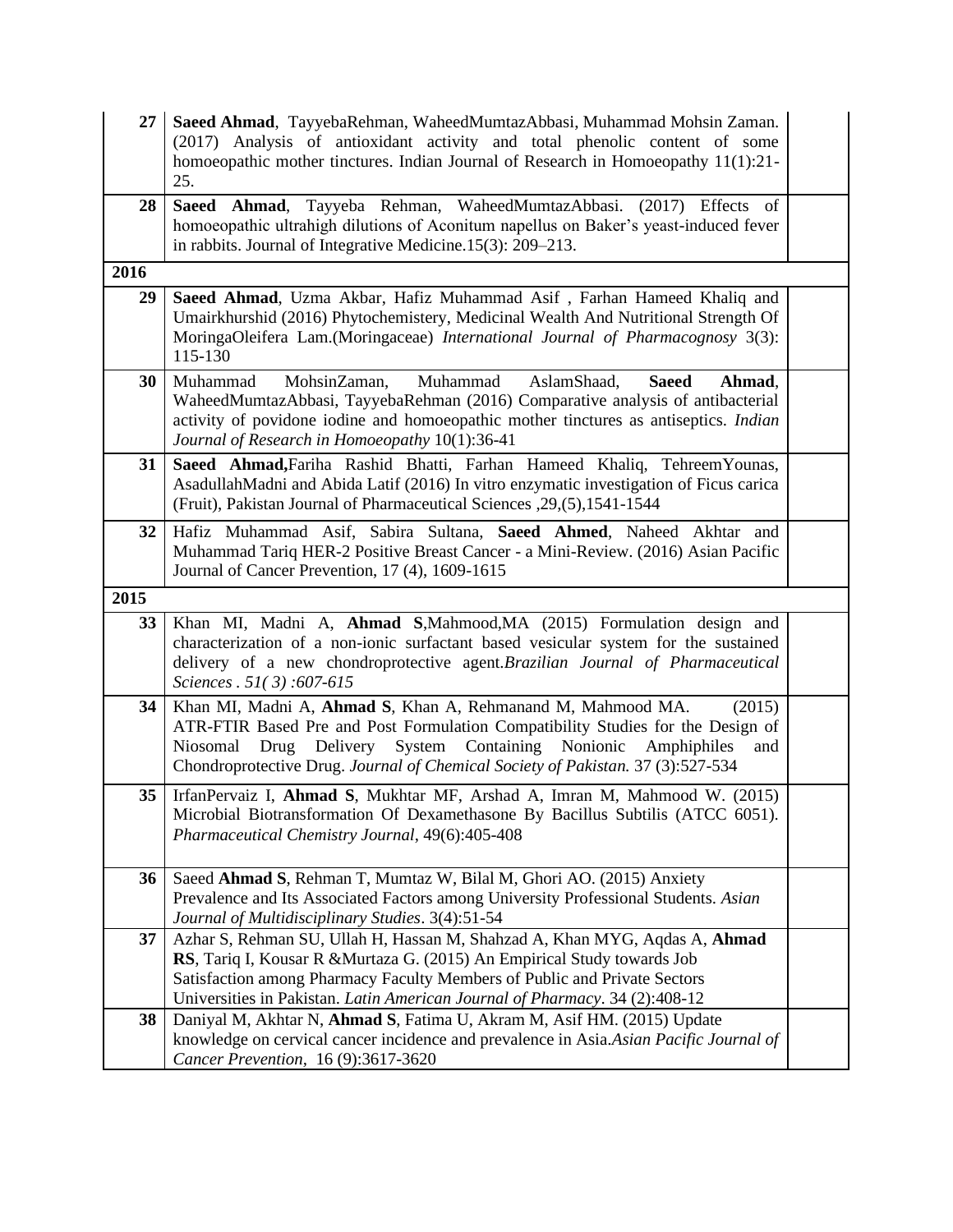| 39   | Daniyal M, Ahmad S, Ahmad M, Asif HM, Akram M, Rehman SA, Sultana S. (2015)<br>Risk Factors and Epidemiology of Gastric Cancer in Pakistan. Asian Pacific Journal of<br>Cancer Prevention, 16 (12):4821-4824                                                                                                                                                                                                                          |  |
|------|---------------------------------------------------------------------------------------------------------------------------------------------------------------------------------------------------------------------------------------------------------------------------------------------------------------------------------------------------------------------------------------------------------------------------------------|--|
| 2014 |                                                                                                                                                                                                                                                                                                                                                                                                                                       |  |
| 40   | Ghulam Murtaza, Amar Mumtaz., Farhan Ahmed Khan, SaeedAhmad, Saira<br>Azhar, Muhammad Nazam-ul haq muhham atif Shujaat Ali Khan Aneela<br>Maalik Faiz Alam and Izhar Hussain, Anti microbial activity of Schiff bases: A<br>Review. Acta Poloniae Pharmaceutica. Drug research, 2014; 71(4): 531-35.                                                                                                                                  |  |
| 41   | Saeed Ahmad, Muhammad Adeel Arshad, ShakeelIjaz, UmairKhurshid,<br>Faisal Rashid, RizwanAzam, Review on methods used to determine Antioxidant activity<br>International Journal of Multidisciplinary Research and Development 2014;1(1): 41-46                                                                                                                                                                                        |  |
| 42   | Jianxian Chen, GhulamMurtaza, NidaNadeem, Xiaokuai Shao, BushraG.Siddiqi,<br>ZainabShafique, Saeed Ahmad, Seyyeda T. Amjad, SaimaHaroon, MamoonaTanoli<br>And Mei Zhou, A Questionnaire based survey study for the evaluation of knowledge of<br>pakistani university teachers regarding their awareness about ibuprofen as an over the<br>counter analgesic.ActaPoloniaePharmaceuticaand Drug Research, 2014 . 71 (2): p.<br>337-342 |  |
| 43   | Yufeng li, SairaAzhar, GhulamMurtaza,<br>Chunyong<br>Wang,<br>Sabiha<br>Karim,<br>RozinaKousar, Mohammad Tajik, Muhammad Atif, Saeed Ahmad&Chenghe Shi,<br>Consumer Views on the Community Pharmacists' Professional Role in<br>Exploring<br>Developing Countries about Complementary Medicine: A Qualitative Study. Lat. Am. J.<br>Pharm., 2014. 33(2): p. 231-36.                                                                   |  |
| 44   | Saeed Ahmad Muhammad Tayyab Bashir, Farhan Hameed Khaliq, Abdul Mannan,<br>andFahadMukhtar, Antimicrobial and toxiclogical studies<br>Muhammad,<br>of<br>OchthochloacomressaPlant.Plant,Pak. J. Pharm. Sci2014. 27(5):1209-1213.                                                                                                                                                                                                      |  |
| 45   | Saeed Ahmad, Muhammad Fahad Mukhtar, Sajid Irshad, Farhan Hameed<br>Javed<br>Iqbal, Microbial<br>Khaliqand<br>transformation<br>of<br>topical<br>corticosteriod; Prednicarbate Asian Journal of Chemistry, 2014. 26(18), 6043-<br>46.                                                                                                                                                                                                 |  |
| 46   | Nazar Muhammad Ranjha, Asaaullah Madni Abdullah Abu Bakar, Nuzhat Talib,<br>Saeed Ahmad and Hassan.Ahmad, Preparation and characterization of<br>Isosorbide mononitrate Hydrogels employing free-radical polymerization for<br>site specific drug delivery. Tropical J. of Pharmaceutical research, 2014.<br>$13(12), 1979-85.$                                                                                                       |  |
| 47   | AsadullahMadni, Muhammad Sarfraz, MubasharRehman, Mahmood Ahmad, Naveed<br>Akhtar, Saeed Ahmad, Nayab Tahir, ShakeelIjaz, Raida Al-Kassas<br>and<br>RaimarLöbenberg, Liposomal Drug Delivery: A Versatile Platform for Challenging<br>ClinicalApplications, J Pharm PharmSci2014, (17(3) 401 - 426.                                                                                                                                   |  |
| 48   | IrfanPervaiz, Saeed Ahmad, Farhan Hameed Khaliq, Adeel Arshad, Muhammad<br>Imran, Barkat Ali Khan, AftabUllah, Usman Ali, Kashif Iqbal, Muhammad Usman,<br>HafsaBibi, NajmUl Hassan KhanandWajahatMahmood. Fungal biotransformation of<br>ezetimibe, Biotechnology & Biotechnological Equipment, 2014, 28(5), 934-940.                                                                                                                |  |
| 49   | Saeed Ahmad, Farhan Hameed Khaliq, AsadullahMadni, Muhammad NabeelShahid,<br>IrfanPervaizMicrobial<br>biotransformation<br>of beclomethasonedipropionate<br>by<br>Aspergillusniger, Brazilian journal of Pharmaceutical Sciences, 2014, 50(4), 903-909.                                                                                                                                                                               |  |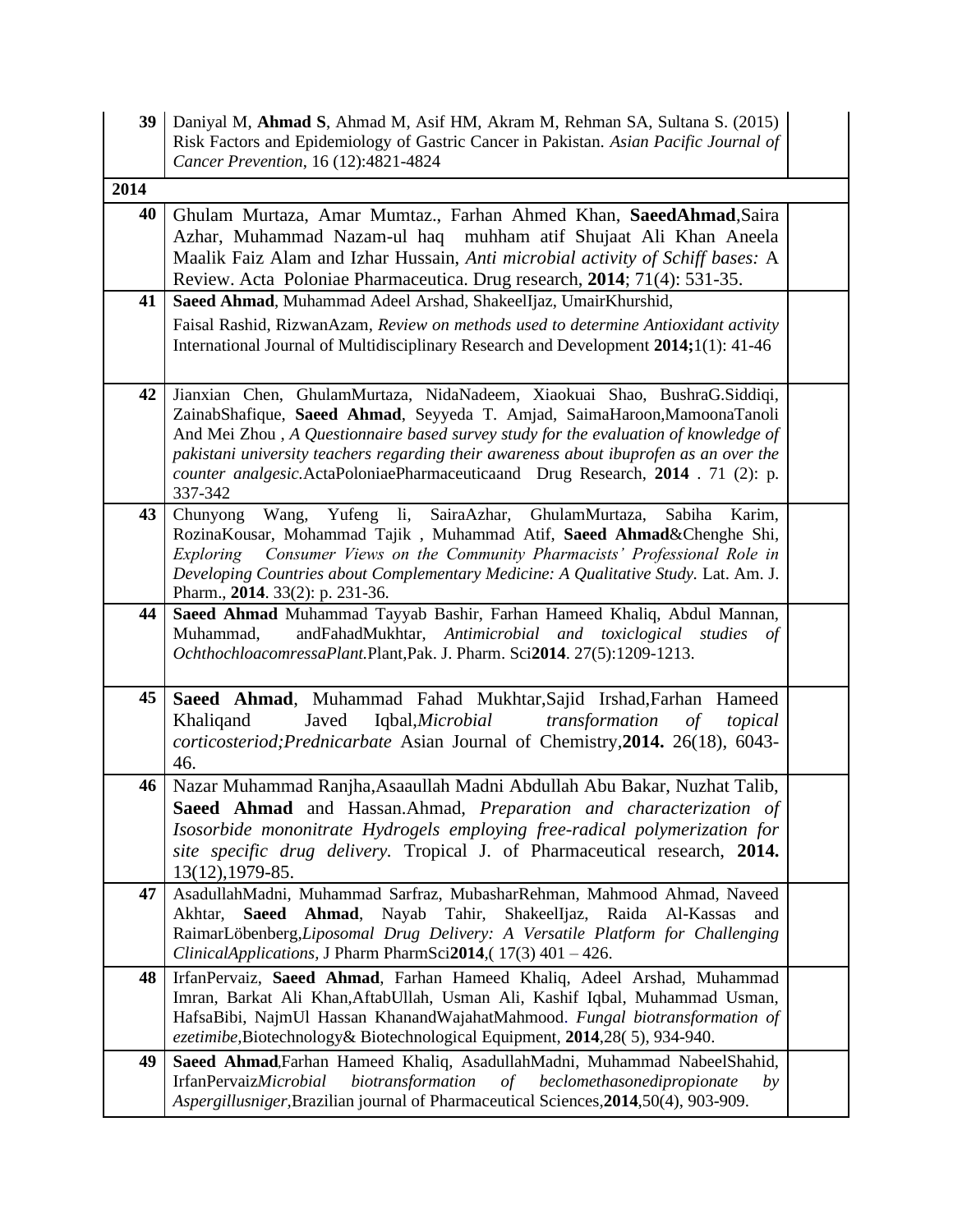| 2013 |                                                                                                                                                                        |  |
|------|------------------------------------------------------------------------------------------------------------------------------------------------------------------------|--|
| 50   | Syed Saeed-ul-Hassan, M.K.-u.-R., UzmaNiaz, Muhammad AsifSaeed, Khalid                                                                                                 |  |
|      | Hussain, Saeed Ahmed Rao, and Irshad Ahmed, Isolation and characterization                                                                                             |  |
|      | of irritant components of Euphorbia pilulifera. L.Pak. J.Pharm. Sci, 2013. 26(1):                                                                                      |  |
|      | p. 31-37.                                                                                                                                                              |  |
| 51   | Muhammad Imran Din, Z., Muhammad Latif Mirza, Muhammad Makshoof                                                                                                        |  |
|      | Athar, Asadullah Madni and Saeed Ahmad, Biosorption of toxic Congo Red                                                                                                 |  |
|      | Dye from aqueous solution by Eco-friendly, Biosorbet Saccharum bengalense:<br>Kinetics and Thermodynamics. Desalination and water treatment, 2013.                     |  |
|      | 51(2013): p. 5638-5648.                                                                                                                                                |  |
| 52   | IrfanPervaiz, Saeed.Ahmad., Hassan Ahmad, Muhammad AsadullahMadni and Farhan                                                                                           |  |
|      | Hameed Khaliq, Microbial Biotransformation: A Tool ForDrugDsigning.J.Applied                                                                                           |  |
|      | Biochemistry and Microbiology, 2013. 49 (5): p. 437-450.                                                                                                               |  |
| 53   | Saeed Ahmad, Farhan hameed Khaliq, Zara Mushtaq, Asadullah Madni,                                                                                                      |  |
|      | and S.a.U. Shaukat, Assesment of impact of cigarette labels in warning                                                                                                 |  |
|      | people about the smoking hazards. Survey in smokers and non smokers of                                                                                                 |  |
|      | Bahaawalpur region. Journal of Applied pharmaceutical sciences, 2013.                                                                                                  |  |
|      | $3(6)$ : p. 121-125.                                                                                                                                                   |  |
|      |                                                                                                                                                                        |  |
| 54   | Saeed Ahmad Farriha Rashid Bhatti, F.H.K., SajidIrshad and AsadullahMadni, A                                                                                           |  |
|      | Review on the prosperous phytochemical and pharmacological effects of Ficuscarica.                                                                                     |  |
|      | International Journal of Bioassays, 2013. 2(5): p. 843-849.                                                                                                            |  |
| 55   | A Iqbal , M Kashif, S Ahmed , NU Rahman and MK Sarfraz, Optimization of                                                                                                |  |
|      | lornoxicam sustained release matrix using 3 polymeric blend and 3 factor 3 levels<br>boxbehnken design. World Journal of Pharmaceutical Research, 2013. 2(6): p. 3363- |  |
|      | 3378.                                                                                                                                                                  |  |
| 56   | Muhammad Yasir Ali, M. Imran Qadir, ShahidRasool, Ghulam Abbas, Saeed Ahmed,                                                                                           |  |
|      | ZartashaAslam, DaulatHaleem, Shahid Masood, Bashir Ahmad, Effectiveness of Viola                                                                                       |  |
|      | odorata Flower Decoction for Tonsillitis and Peritonsillar Abscess. Journal of Rashid<br>Latif Medical College, 2013. 2(2013): p. 51-53.                               |  |
| 2012 |                                                                                                                                                                        |  |
| 57   | Muhammad Sohail, K.H.J., Saeed Ahmad& Tariq Abbas, Interaction of                                                                                                      |  |
|      | Antihypertensive Drugs with Atorvastatin in Hyperlipidemic Cardiac                                                                                                     |  |
|      | Patients Latin. American Journal of Pharmacy, 2012. 31(6): p. 896-903.                                                                                                 |  |
|      |                                                                                                                                                                        |  |
| 58   | M. Iqbal Choudhary, S.Z., NaikTameen Khan, Saeed Ahmad, ShaguftaNoreen, Bishnu                                                                                         |  |
|      | P. Marasini, Abdulaziz A. Al-Khedhairy and Atta-ur-Rahman, Biotransformation of                                                                                        |  |
|      | dehydroepiandrosterone<br>Macrophominaphaseolina<br>with<br>and<br>$\beta$ -                                                                                           |  |
|      | glucuronidaseinhibitoryactivity of<br>transformed products. Journal of Enzyme<br>Inhibition and Medicinal Chemistry, 2012.27(3): p. 348-55.                            |  |
| 2011 |                                                                                                                                                                        |  |
| 59   | Yasir Ali, N.-u.-R., Muneeb A. Idrees , Sabeeh Mohsin, Saeed Ahmed & Irshad Ahmed,                                                                                     |  |
|      | Sustained Release of Captopril From Matrix Tablet Using Methylcellulose in a New                                                                                       |  |
|      | Derivative Form. Lat. Am. J. Pharm. , 2011. 30(9): p. 1696-1701.                                                                                                       |  |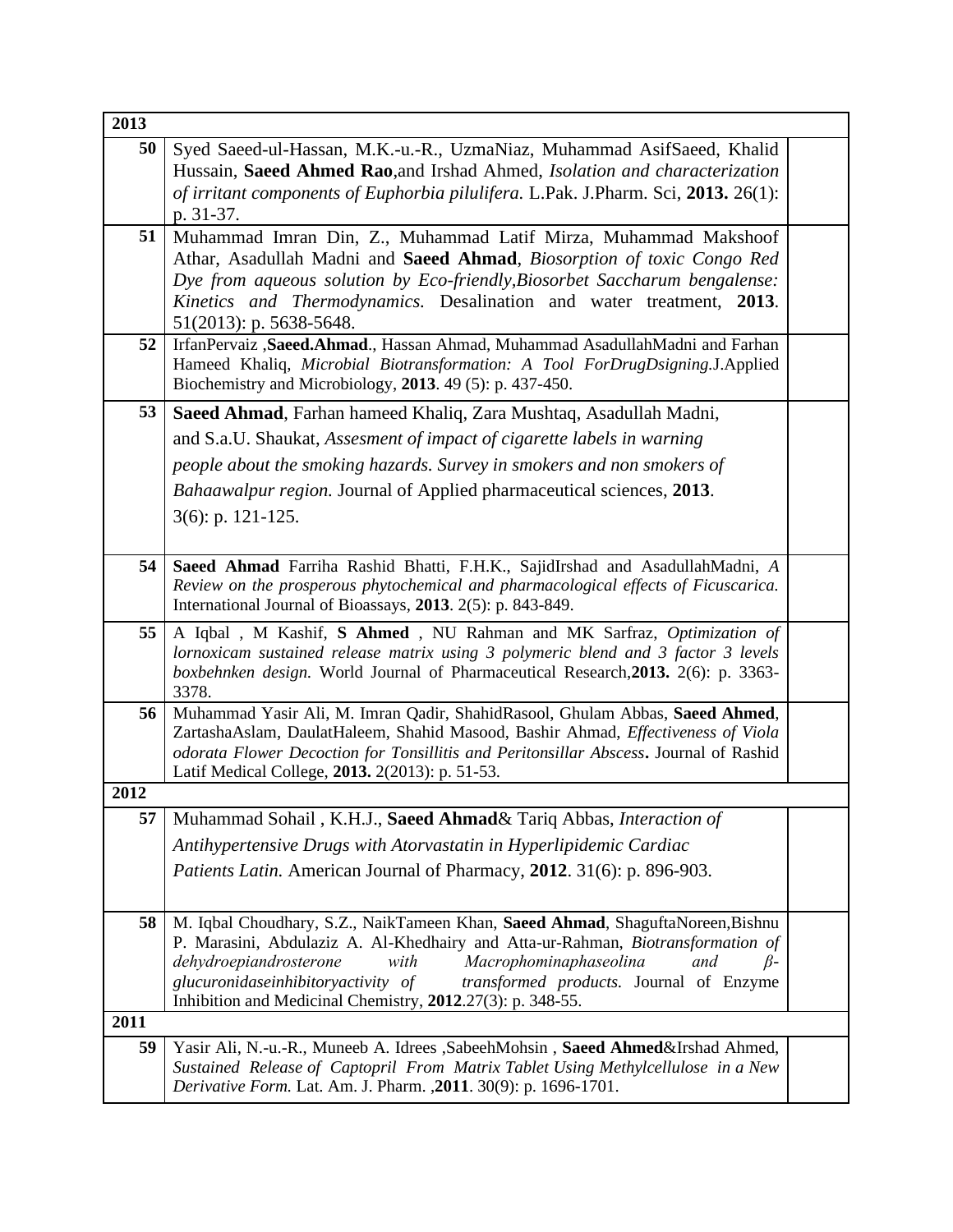| 60   | Saeed Ahmad, H.R., Muhammad Akhtar, Nisar-ur-Rahman and Irshad Ahmad,<br>Phytochemical composition and pharmacological prospectus of Ficusbengalensis Linn.<br>(Moraceae)- Areview Journal of Medicinal Plants Research 2011. 5(28): p. 6393-6400.                                                          |  |
|------|-------------------------------------------------------------------------------------------------------------------------------------------------------------------------------------------------------------------------------------------------------------------------------------------------------------|--|
| 61   | Naveed Akhtar, M.A., H. M. Asif1, Khan Usmanghani, S. M. Ali Shah, Saeed Ahmad<br>Rao, M. Uzair, GhazalaShaheen and Khalil Ahmad, Gene therapy: A review<br>article.J.Med.Plants .Res, 2011. 5(10): p. 1812-17.                                                                                             |  |
| 62   | Muhammad Ashraf, S.M.A.S., Irshad Ahmad, Saeed Ahmad, Shafia Arshad, Khalil<br>Ahmad and Faiz-ul-Hassan Nasim, Standardization and investigation on the inhibition<br>of partially purified enzyme NTPDase by plant extracts. J.Med.Plants Res, 2011. 5(10):<br>p. 2090-94.                                 |  |
| 63   | Muhammad Ashraf, K.A., Irshad Ahmad, Saeed Ahmad, Shafia Arshad, Syed<br>Muhammad Ali Shah and Faiz-ul-Hassan NasimAcetyl-cholinesterase and NADH<br>oxidase crude enzyme inhibitory activity of some medicinal plants.J.Med.Plants .Res,<br><b>2011.</b> 5(10): p. 2086-89.                                |  |
| 64   | M. Saleem, I.T., N Riaz, A. Jabbar, M. Hafeez, S. Ahmed, M.F Nisar,                                                                                                                                                                                                                                         |  |
|      | S.Ahmad, and I.Ahmad Phytochemicals from Ipomoea carnea collected                                                                                                                                                                                                                                           |  |
|      | <i>from Murree hills. J. Chem.Soc.Pak, 2011.</i> 33(5): p. 747-750.                                                                                                                                                                                                                                         |  |
| 65   | Idrees MA, R.N., Ahmad S, Ali M Y and Ahmad I, Enhance transdermal delivery of<br>flurbiprofen via microemulsions: Effects of different types of surfactants and<br>cosurfactants. Daru, 2011. 19(6): p. 433-439.                                                                                           |  |
| 2010 |                                                                                                                                                                                                                                                                                                             |  |
| 66   | S.Adnan, N.R., S.AhmedS.MKhan, and S.S Hassan, <i>In Vitro Coparision of Sustained</i><br>Release Hydroxypropyl methyl Cellulose and Lipid-Based Matrix Systems of<br>DiliazemHClPak. J Zool, 2010. 42(5): p. 515-19.                                                                                       |  |
| 67   | <b>S Ahmad</b> , N.R., M Saleem, A Jabbar, N - Rehman, and M Ashraf,                                                                                                                                                                                                                                        |  |
|      | Antioxidant Flavonoids from Alhagi maurorum. J. Asian Nat Prod Res,                                                                                                                                                                                                                                         |  |
|      | <b>2010.</b> 12(2): p. 138-43.                                                                                                                                                                                                                                                                              |  |
| 68   | S Ahmad, N.A., N Rehman, M Nazir, S Ashraf, K S Akhtar, M Saleem, N Riaz, A<br>Jabbar and S U Simjee, Phytochemical screening, anticonvulsant and antimicrobial<br>activities of the methanolic extract of Cymbopogonjwarancusa collected from Cholistan<br>Desert.J.Trop Med Plants 2010. 11(1): p. 39-44. |  |
| 69   | N.Rehman, Saeed Ahmad. K.H.Y.a.M.K.S., of Drug Solubility Binders and Pellet Size                                                                                                                                                                                                                           |  |
|      | in Formulating Sustained Release Pellets. Lat Am. J. Pharm, 2010. 29(8): p. 1352-57.                                                                                                                                                                                                                        |  |
| 70   | Ahmad, K.H.J., S Ahmad and G Abbas, Effects of Dimenhydrinate, Prochlorperazine<br>and Cyclizine on Thyroid Hormones and FSH in Sera of Normal Male<br>Rabbits.J.Chem.Soc.Pak, 2010. 32(3): p. 344-48.                                                                                                      |  |
| 2009 |                                                                                                                                                                                                                                                                                                             |  |
| 71   | S Ahmad, I.A., M Saleem, A Jabbar, N Rehman, S S Hassan, K S Akhtar And M I<br>Choudhary, Secondary Metabolites from AlhagimaurorumJ.Chem.Soc.Pak, 2009. 31(6):                                                                                                                                             |  |
|      | p. 960-63.                                                                                                                                                                                                                                                                                                  |  |
| 2008 |                                                                                                                                                                                                                                                                                                             |  |